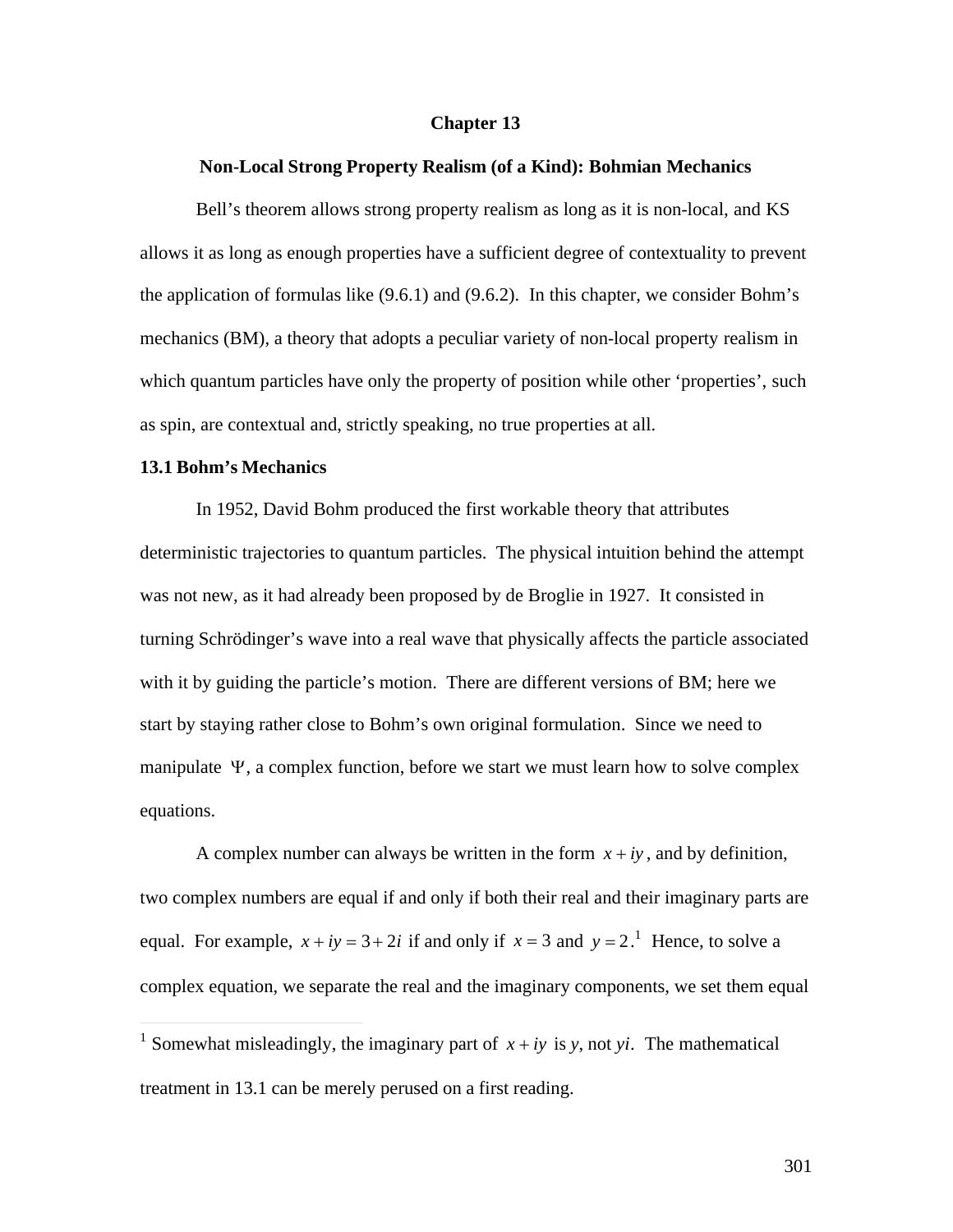to zero, and then we solve the two real numbers equations. For example, to solve the equation above, we write  $x - 3 = 0$  and  $y - 2 = 0$ . Then we solve to obtain  $x = 3$  and  $y = 2$ . We can now address Bohm's theory.

The first postulate of the theory is that, as in standard quantum theory, TDSE is the evolution equation of  $\Psi$ . Let us start by rewriting  $\Psi$  in terms of two real functions (functions containing only real numers),  $S(x,t)$  and  $R(x,t)$ , so that

$$
\Psi = R\cos\left(\frac{S}{\hbar}\right) + iR\sin\left(\frac{S}{\hbar}\right) = \text{Re}^{\frac{iS}{\hbar}}.\tag{13.1.1}
$$

*R* is then the positive amplitude of the wave and *S* its phase function.

We can now rewrite TDSE as

$$
i\hbar \frac{\partial}{\partial t} \left( \mathbf{Re}^{\frac{iS}{\hbar}} \right) = -\frac{\hbar^2}{2m} \frac{\partial}{\partial x^2}^2 \left( \mathbf{Re}^{\frac{iS}{\hbar}} \right) + V \mathbf{Re}^{\frac{iS}{\hbar}}.
$$
 (13.1.2)

After a simple and short calculation, the left side of (13.1.2) becomes

$$
i\hbar \frac{\partial R}{\partial t} e^{\frac{iS}{\hbar}} - R \frac{\partial S}{\partial t} e^{\frac{iS}{\hbar}}.
$$
\n(13.1.3)

Similarly, the right side of (13.1.2) becomes

$$
-\frac{\hbar^2}{2m}e^{\frac{iS}{\hbar}}\left[\frac{\partial^2 R}{\partial x^2}+\frac{2i}{\hbar}\frac{\partial R}{\partial x}+\frac{i}{\hbar}R\frac{\partial^2 S}{\partial x^2}-\frac{R}{\hbar^2}\left(\frac{\partial S}{\partial x}\right)\right]^2+V\operatorname{Re}^{\frac{iS}{\hbar}}.\tag{13.1.4}
$$

Putting (13.1.3) and (13.1.4) together, eliminating the common exponential, and separating the real and the imaginary terms, one gets

$$
i\hbar \left[ \frac{\partial R}{\partial t} + \frac{1}{m} \frac{\partial R}{\partial x} \frac{\partial S}{\partial x} + \frac{R}{2m} \frac{\partial^2 S}{\partial x^2} \right] = R \frac{\partial S}{\partial t} - \frac{h^2}{2m} \frac{\partial^2 R}{\partial x^2} + \frac{R}{2m} \left( \frac{\partial S}{\partial x} \right)^2 + VR. \tag{13.1.5}
$$

This is a complex equation, and the solution is provided by the two real equations

 $\overline{a}$ 

 $2^2$  For an introduction to derivatives, see appendix one.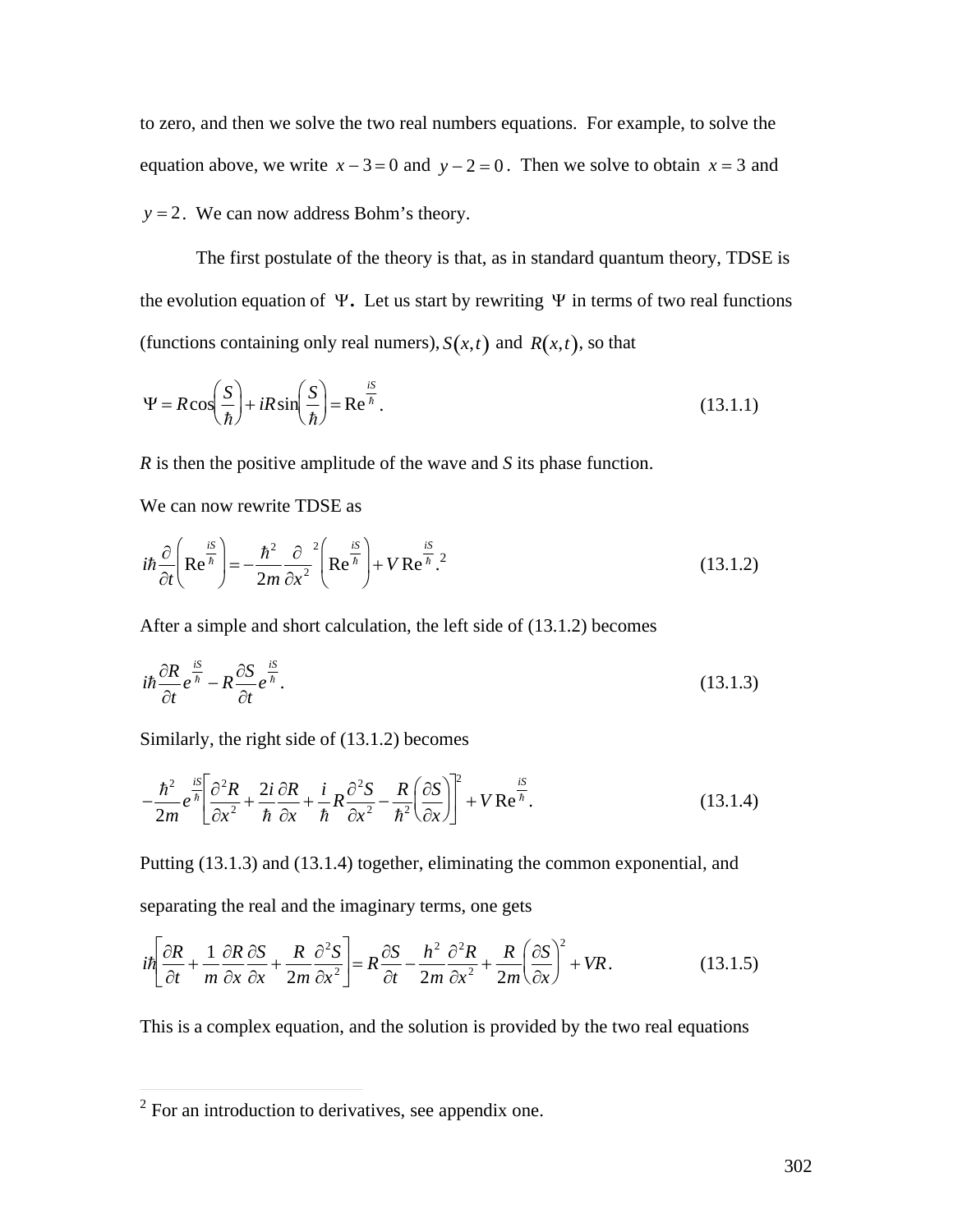$$
\frac{\partial R}{\partial t} = -\frac{1}{2m} \left( R \frac{\partial^2 S}{\partial x^2} + 2 \frac{\partial R}{\partial x} \frac{\partial S}{\partial x} \right)
$$
(13.1.6)

and

 $\overline{a}$ 

$$
\frac{\partial S}{\partial t} = -\left[ \frac{1}{2m} \left( \frac{\partial S}{\partial x} \right)^2 + V - \frac{h^2}{2m} \frac{\partial^2 R}{\partial x^2 R} \right].
$$
\n(13.1.7)

Now let us add a second postulate by setting

$$
v = \frac{1}{m} \frac{\partial S}{\partial x},\tag{13.1.8}
$$

which gives the "guidance condition' for the particle's trajectory by determining its velocity. <sup>3</sup>

We are now in a position to see how the theory works. TDSE determines  $\Psi$  up to a constant factor, and  $\Psi$  gives us *R* and *S*.<sup>4</sup> Note also that (13.1.1) entails that  $R = |\Psi|$ . particle's initial position, which, in principle, can be discovered experimentally.<sup>5</sup> In All that is required to have a deterministic particle trajectory in ordinary space is the

<sup>4</sup> S, the phase function of 
$$
\Psi
$$
, is not uniquely determined since S and  $S' = S + 2\pi\hbar$  produce  
the very same  $\Psi$ ; however, as  $\frac{\partial}{\partial x}S = \frac{\partial}{\partial x}(S + 2\pi\hbar) = p$ ,  $\frac{\partial S}{\partial x}$  is single valued, and therefore  
this lack of uniqueness has no physical consequence.

<sup>5</sup> Remember, however, that as TDSE is linear, any superposition of  $\Psi$ 's is also a solution. Hence, in contrast to classical mechanics, the same classical potential *V* is

 $3$  In other words, the particle's momentum  $(mv)$  is the gradient of the phase function of the wave. Consequently, it is perpendicular to the lines of constant phase of the wave function. Note that the particle's velocity depends both on the particle's position and on the state of the associated pilot wave.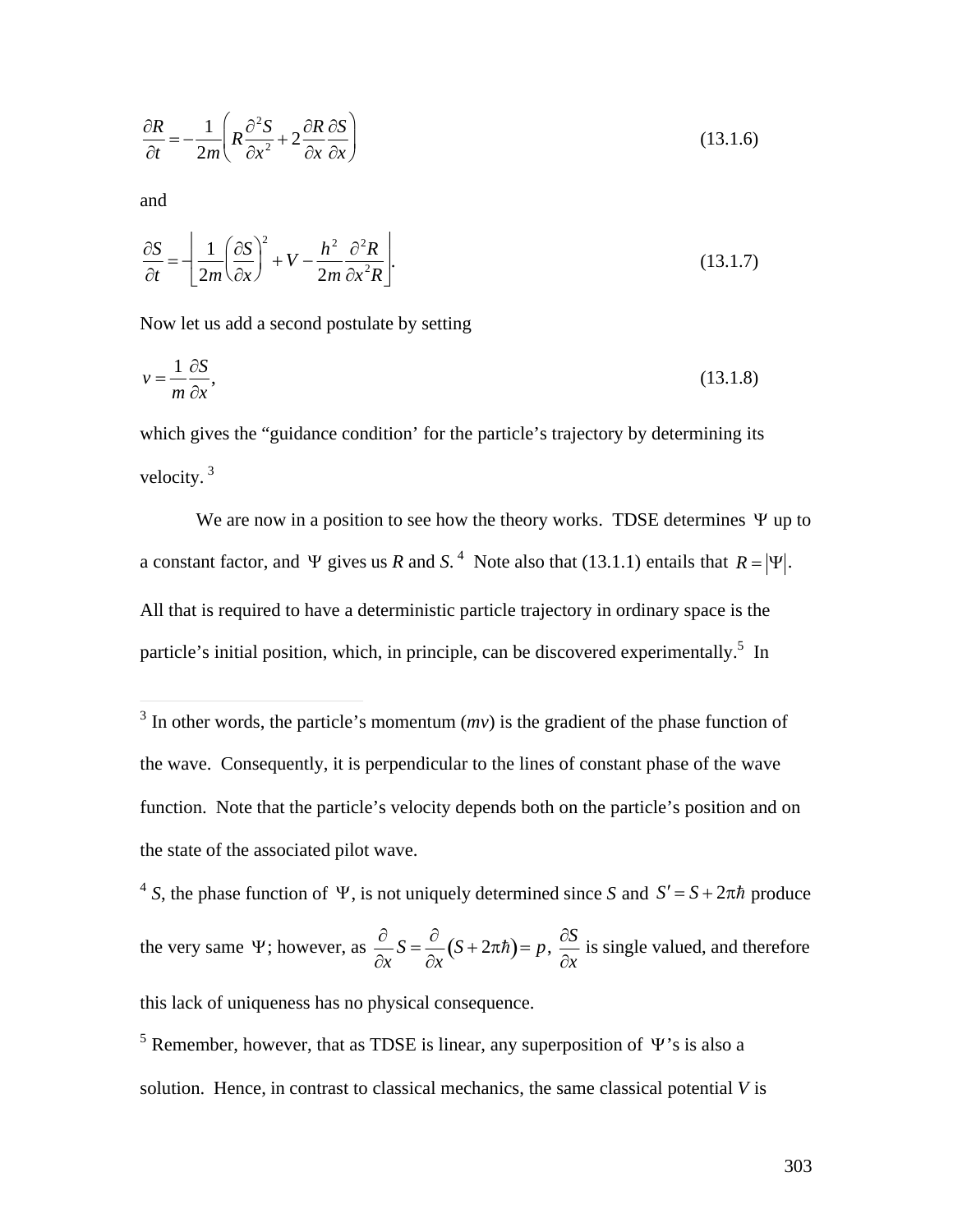short, given the initial conditions  $\Psi_0(x)$  and  $x_0$  (this is the so-called "hidden variable"), the particle's trajectory is uniquely determined for all times.

† † However, in practice, background noise and instrumental imprecision make it impossible to determine the initial conditions of quantum particles exactly. Hence, we need to use an initial probability density function, and BM postulates (this is the third postulate) that once normalized  $|\Psi_0|^2 = (R_0)^2$  is the initial position density function at time  $\sqrt{2}$  $t_0$ <sup>6</sup>. This is similar to the orthodox postulate, but not identical to it. For, while in the orthodox interpretation  $|\Psi_0|^2 = (R_0)^2$  provides information only about position particles. Moreover, the third postulate is necessary only because of our ignorance: as for measurement returns, in BM it provides information about the actual positions of the classical statistical mechanics, could we determine the exact positions of individual particles, we could dispense with probability.

## **13.2 The Guidance Condition**

 $\overline{a}$ 

To get a sense of how the guidance condition works, let us look at the (standard) notion of probability density flow. Suppose we shoot a particle in the right direction towards an area *a*-*b*, where a detector can register the presence of particles (Fig. 1).

compatible with an infinity of particle trajectories even when the initial position and velocity are specified.

 $6$  Actually, Bohm has argued that even if the initial distribution does not satisfy the third postulate, random interactions among the particles would lead to the postulated distribution  $|\Psi_0|^2 = (R_0)^2$ . In short, for Bohm, the third postulate is not strictly necessary.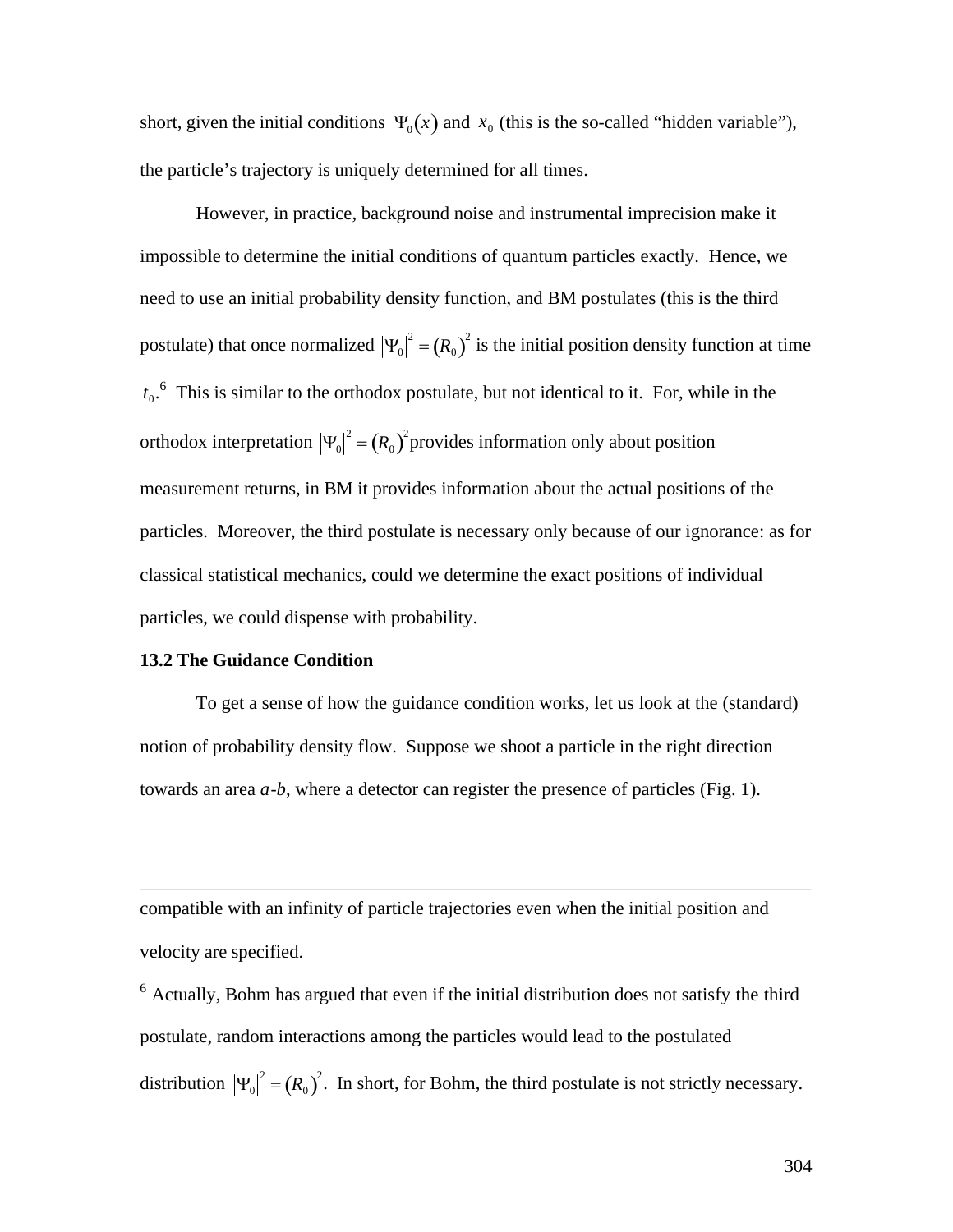

# **Figure 1**

As the particle moves to the right (that is, as the probability of detecting the particle increases as we move to the right), the probability  $Pr(a,b)$  of detection in the region  $a-b$ is given by the area under  $|\Psi|^2$  and between *a* and *b*. So, if  $|\Psi|^2$  has not yet reached *a*  $Pr(a,b)$  is zero; as  $|\Psi|^2$  passes *a* initially  $Pr(a,b)$  increases, reaching a maximum when † †  $\Psi$ <sup>2</sup> is in the middle of the segment *a*-*b*, and then it decreases, eventually becoming zero again as the whole of  $|\Psi|^2$  moves to the right of *b*. One could say that the probability fixed quantity (normalization!) of probability density fluid. The analogy can be carried density of detection flows into *a*-*b* through *a* and out of *a*-*b* through *b*, *as if* it were a further by introducing the idea of a probability density current moving to the right, where the current is defined by the amount of fluid constituting it and by the velocity with which it moves.

Given how in BM the particle's velocity  $\nu$  is defined by (13.1.8), the probability density current  $j(x,t)$  at *x* at time *t* turns out to be

$$
j(x,t) = R^2 v.
$$
 (13.2.1)

In other words, at any time and position, the particle's velocity is proportional to, and has the same direction as, the probability density current at those very same time and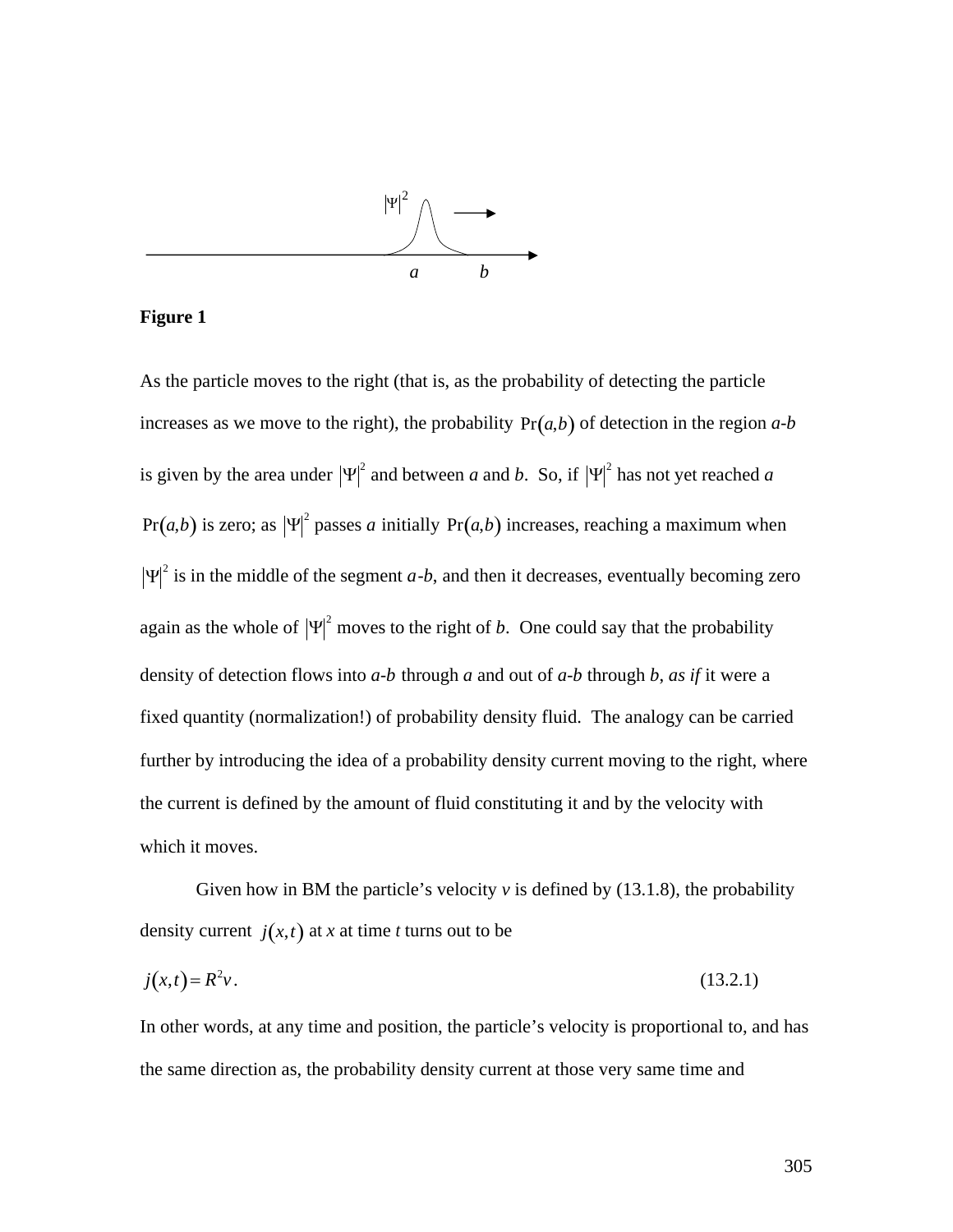position. So, the trajectory of the particle is exactly the line along which probability density flows: it is as if the particle were carried along by the probability density current. The outcome is that if at time *t*0 a particle's (epistemic) probability of being in the region *c*-*d* is given by the area under  $|\Psi_0|^2$  and between *c* and *d*, at a later time  $t_i$  the (epistemic) probability of the particle being in the region  $e$ -*f* is given by the area under  $|\Psi_i|^2$  and agrees with the statistical returns predicted by quantum mechanics. between *e* and *f*, just as quantum mechanics predicts. In general, it can be shown that BM

## **13.3 Some Basic Features of the Theory**

BM clearly rejects the state completeness principle since the specification of the wave function of a system does not afford all the information about the system: as we saw, one must add the particle's position. BM also rejects EE, as the state function need not be a Dirac delta function in order for the particle to be at a determined position. In addition, contrary to the standard interpretation, a particle has both determinate position and momentum at the same time.

Since the non-classical features of the theory flow from the wave function, let us look at it in some detail. Y represents an objectively existing wave, so that BM's basic A pilot wave does not propagate in ordinary space but in configuration space of ontology consists of particles and pilot waves which have, however, peculiar properties. dimension 3*n*, where *n* is the number of the particles in the system. Consequently, as the wave is taken to be real, configuration space must be real as well (that is, just as real as ordinary space). In addition, contrary to classical physics, while the pilot wave dynamically affects the particle the converse is not true. In other words, there is no reciprocity of action between the particle and the wave. The Y-field has the further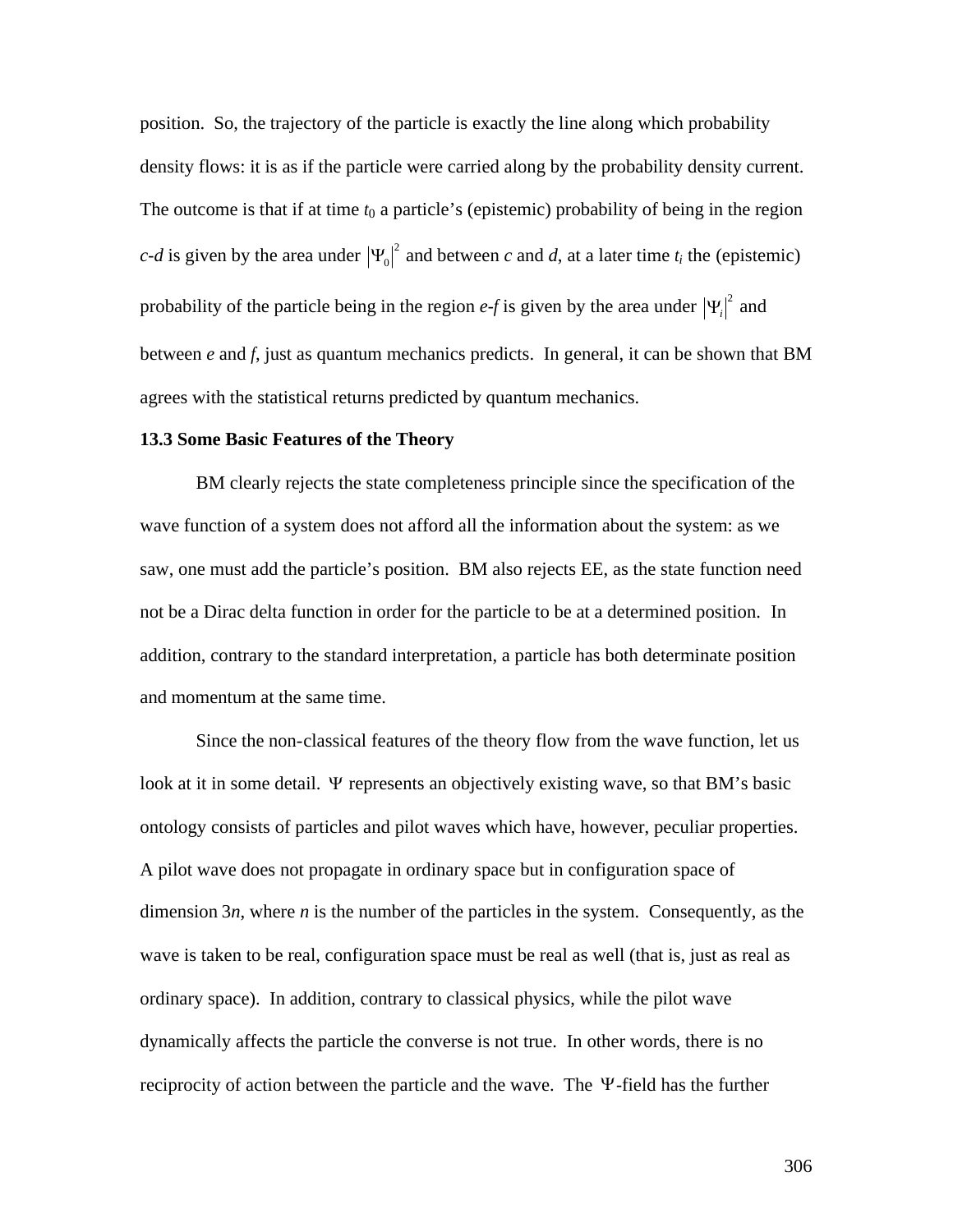bizarre characteristic of not having any apparent source in that there is no localized entity generating it. For example, the Earth's gravitational field is produced by the mass of our planet, a highly localized object; nothing similar occurs in the quantum case, even if Y does depend on the particle's mass.

## **13.4 The Harmonic Oscillator**

Let us see how BM treats the quantum harmonic oscillator. However, before we do that, it may be helpful to make two general points about trajectories. First, whatever trajectory a particle may have, it cannot pass though the nodes of  $\Psi$ 's plot, where  $\Psi = 0$ . The reason is that there  $\frac{\partial S}{\partial \rho}$  is undet *¶x* is undefined because *S* could have any value. This is as it should be, since quantum mechanics tells us that the probability of finding a particle at the nodes is zero. Second, where  $\frac{\partial S}{\partial \theta}$  is define have the peculiar property of not touching or crossing each other. *¶x* is defined it is single valued, and consequently given a time *t* only one trajectory passes through a given point. It follows that trajectories

The generic pilot wave for a stationary state of the quantum harmonic oscillator is given by

$$
\psi_n(x,t) = h_n(x)e^{\frac{-iE_nt}{\hbar}}, \qquad (13.4.1)
$$

† polynomial, and, as we saw, the system's energy is where *n* is a positive integer,  $h_n(x)$  is proportional to the appropriate Hermite

$$
E_n = \left(\frac{1}{2} + n\right) \hbar \omega
$$
 (13.4.2)

<sup>7</sup> Hermite polynomials are well known mathematical beasts that need not concern us, although we should note that in (13.4.1) the polynomial depends on the energy level *n*.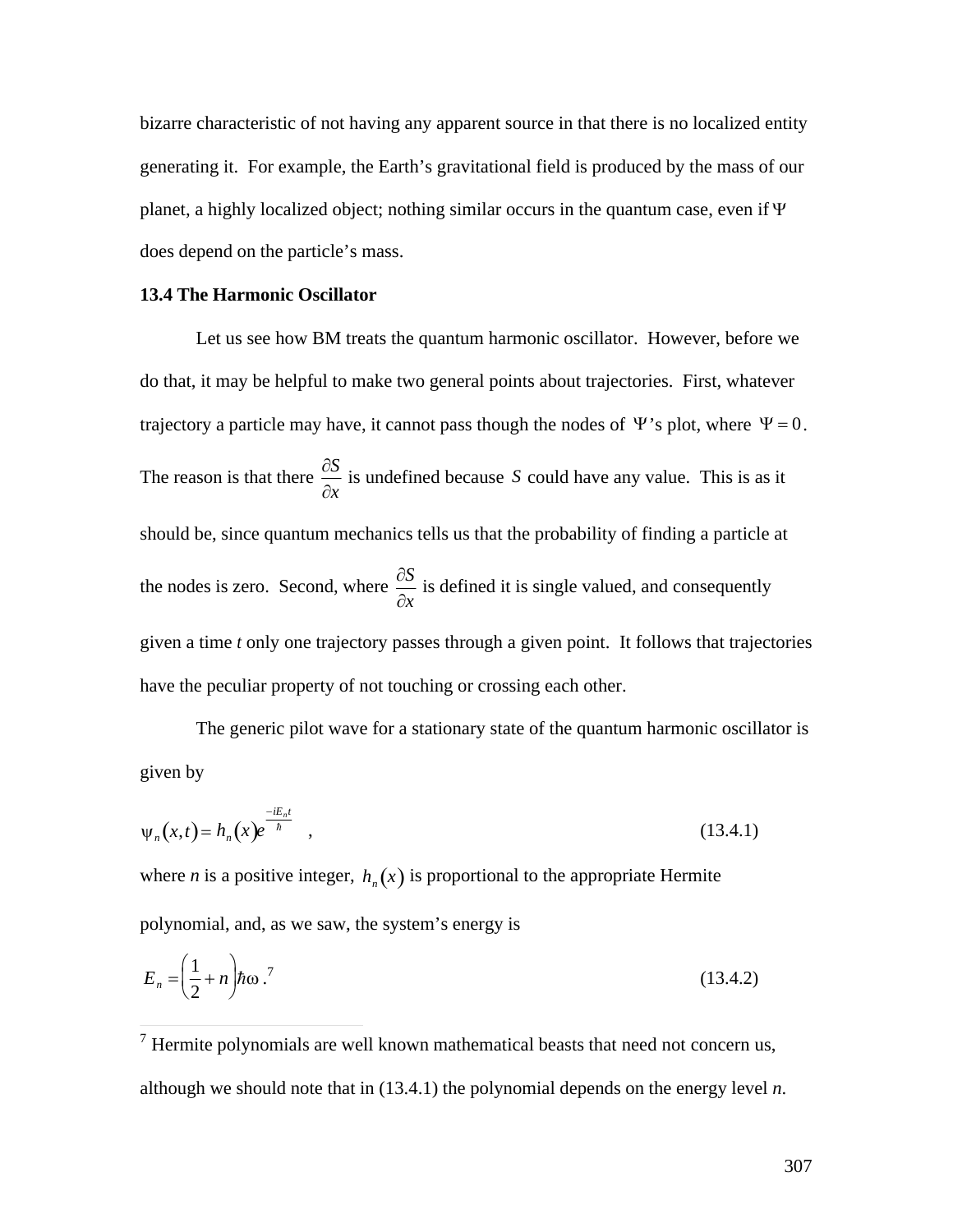$$
p = \frac{\partial S}{\partial x} = \frac{\partial}{\partial x} \left( \frac{-iE_n t}{\hbar} \right) = 0,
$$
\n(13.4.3)

the particle is actually at rest! $8$  By hypothesis, the position distribution is the same as in standard quantum mechanics, as it is given by  $|\Psi_n|^2$ .

# **13.5 Properties and Measurement**

According to BM, particles have only one intrinsic dynamical property, position. Other quantum 'properties' are all contextual, some quite radically so, as we can see by considering spin. To anticipate a bit, according to BM, particles do not have spin; rather, to put it crudely, like everything else that is strange, spin is associated with the pilot wave. Mathematically, this is done by modifying  $(13.1.8)$  to allow spinors. However, we need not go into that. Rather, let us look at a 'spin measurement' according to BM. The key idea here is that BM makes use of the standard state vector whose evolution is linear because it is ruled by TDSE.

Suppose (Fig. 2) that we shoot an electron, initially at position *a*, through a SGZ and that the associated wave is represented by

$$
|\Psi\rangle = \psi_a(x) \otimes |\uparrow_z\rangle,\tag{13.5.1}
$$

where  $\psi_a(x)$  refers to a wave that is not zero at point *a*.

As

†

<sup>&</sup>lt;sup>8</sup> To get the particle to move, we need to form superposed states that in Bohm's mechanics, albeit not in classical mechanics, make the system non-conservative. For a great wealth of examples together with a systematic exposition of Bohm's theory, see Holland, P., (1993).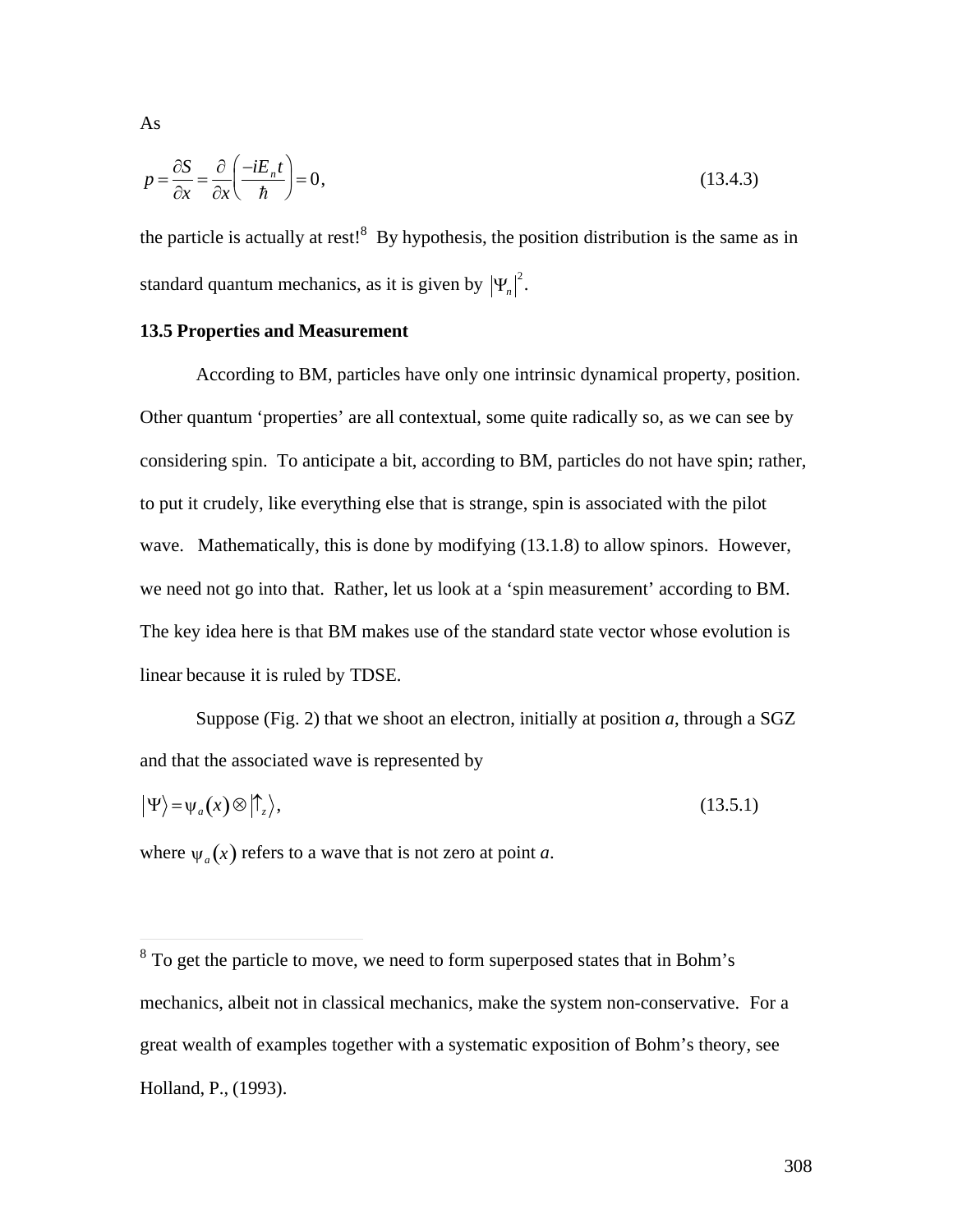



(Note that  $\psi_a(x)$  need not be a Dirac delta function centered at *a*). As the particle plus wave upwards with the result that the particle will arrive at  $b$ , and its final wave function wave enter the SGZ, the inhomogeneous magnetic field of the device will deflect the will be

$$
|\Psi\rangle = \psi_b(x) \otimes |\uparrow_z\rangle. \tag{13.5.2}
$$

This process is completely deterministic: given (13.5.1) and the magnetic field of the SGD, the electron could only get at *b*. Had the initial wave been

$$
|\Psi\rangle = \psi_a(x) \otimes |\psi_z\rangle, \tag{13.5.3}
$$

the electron would have arrived at *c* and its final wave function would have been  $\Psi$  =  $\Psi_c(x)$   $\otimes$   $|\psi_z\rangle$ . If we place detectors at *b* and *c*, an orthodox theorist will calibrate our device so that a click at *b* is associated with  $S_z = \hbar/2$  and one at *c* with  $S_z = -\hbar/2$ .

Since the wave evolution is linear, if the initial wave is represented by

$$
|\Psi\rangle = \alpha \psi_a(x) \otimes |\uparrow_z\rangle + \beta \psi_a(x) \otimes |\downarrow_z\rangle, \qquad (13.5.4)
$$

the final wave will be represented by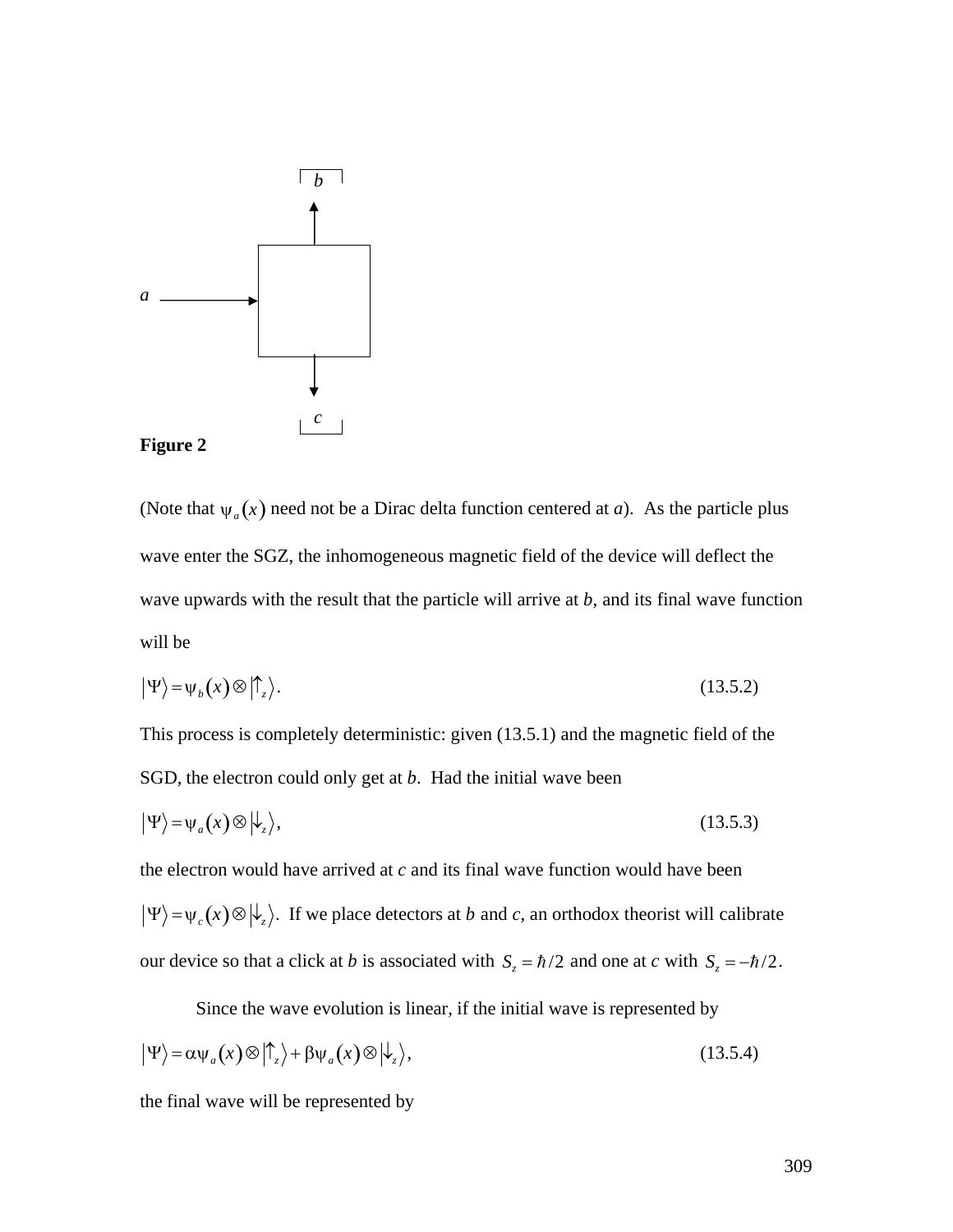$$
|\Psi'\rangle = \alpha \psi_b(x) \otimes |\uparrow_z\rangle + \beta \psi_c(x) \otimes |\downarrow_z\rangle. \tag{13.5.5}
$$

If the action of the SGZ on the wave is sufficiently strong (that is, if all other influences can be neglected), the wave represented by (13.5.5) will be effectively split into two nonoverlapping branches, an upward one  $(\psi_b(x) \otimes | \uparrow_z \rangle)$  and a downward one  $(\psi_c(x) \otimes | \downarrow_z \rangle)$ .  $|\alpha|^2 = |\beta|^2 = 1/2$ ; then, the upper half of the original wave  $\Psi$  will be deflected upwards To make things easy for us, let us assume a perfectly symmetrical state of affairs so that and the lower half downwards. Hence, if *a*, the original position of the electron, is in the upper half of  $\Psi$ , then the electron will arrive at *b*, the detector will click and the orthodox  $\mathbf{L}^{\text{max}}$ physicist will claim that the electron has now *z*-spin-up ( $S_z = \hbar/2$ ); by contrast, if *a* is in the electron has now *z*-spin-down ( $S_z = -\hbar/2$ ). The statistical outcome will be exactly the lower half of  $\Psi$ , the particle will arrive at  $c$  and the orthodox physicist will claim that and the rest a click in the lower detector, and the orthodox physicist will interpret the that of quantum mechanics: half the electrons will produce a click in the upper detector result accordingly.<sup>9</sup>

 $9$  Here we have followed Albert, D. Z., (1992): 146-48. Note that there is no collapse in BM. Since the branches of the final wave do not overlap, the particle is in one and only one of the wave packets, and, moreover, the guidance condition when evaluated at the particle's location, depend only on the wave packet in which the particle resides. Consequently, the other 'empty' wave packets can be *computationally* discarded, the Bohmian counterpart of orthodox collapse. Empty wave packets are as real as non-empty ones. However, in spite of the fact that they propagate energy though space, they cannot be detected because it turns out that they interact only with other empty packets. This is

 $\overline{a}$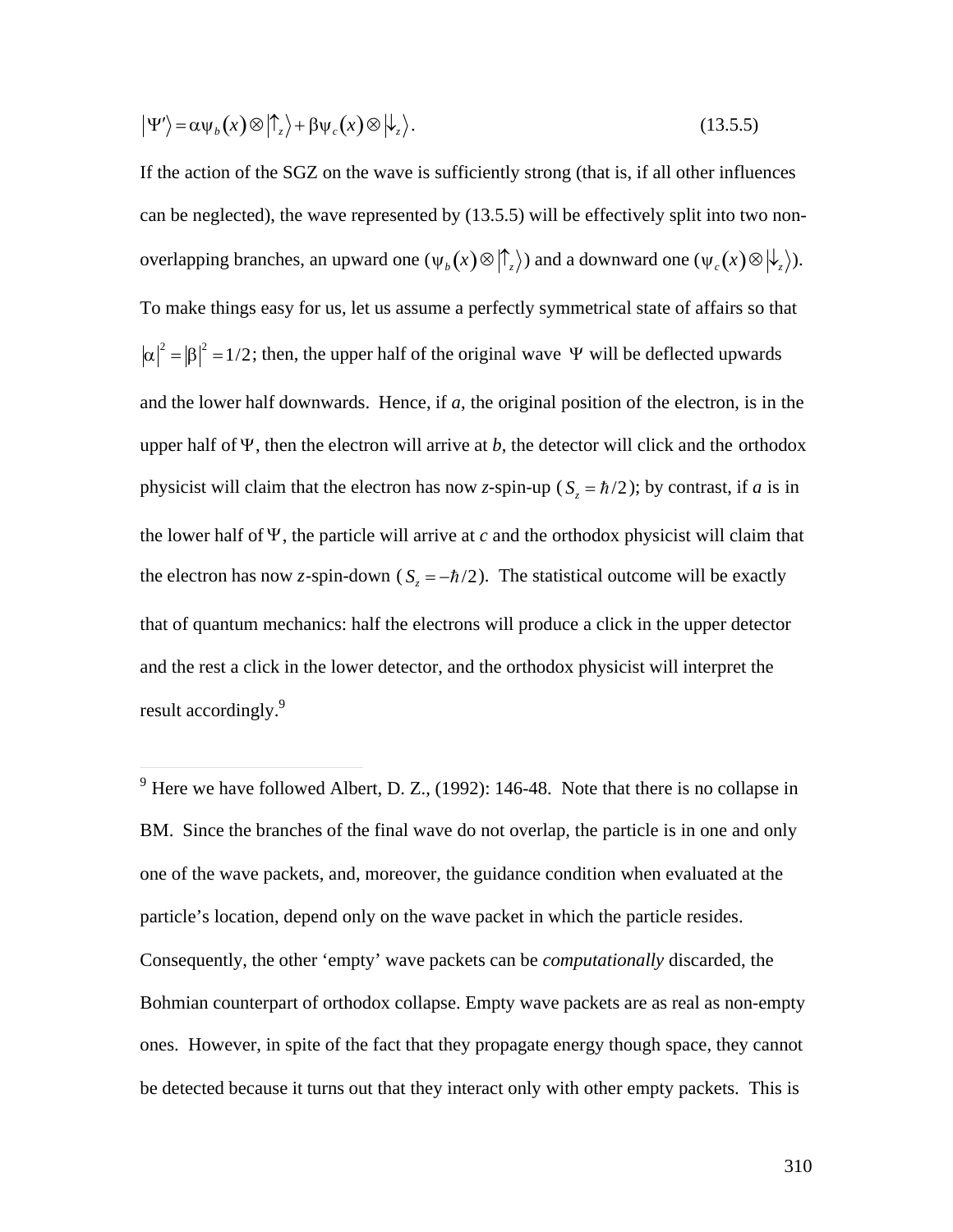However, a Bohmian physicist will interpret the result differently, claiming that we have explained a 'spin measurement' merely in terms of the electron's motion, without attributing spin to it. Insisting that the clicking at the detector signifies that the electron's *z*-spin component has a certain value is not required; rather, it is the natural outcome of a naively realist attitude towards quantum mechanical operators, of the view that each of them represents a true property of the particle. At this point, one might reply that although the measurement result does not require one to assume that the electron has spin, still this is the most reasonable interpretation of the experiment. However, in BM such a response can be met by considering the degree of contextuality that characterizes spin.

As we noted, for BM the only absolutely intrinsic (dynamical) property of a particle is position for, as Bohm has noted, even velocity depends on the wave function. In other words, in a single particle system, the only dynamical property ever definable independently of the wave function is the initial position. So, one might consider, as Bohm does, all other dynamical properties as contextual. Still, we should remember that for BM the quantum state of a particle is described by both position and wave function, and the particle's quantum state completely determines its velocity. So, the contextuality of velocity simply depends on the fact that the quantum state of a particle is itself contextual in that it does not depend on the particle alone but requires the pilot wave as well. However, the contextuality of spin is much more radical, for in certain situations the outcome of a 'measurement of spin' is not determined even if the initial quantum

unfortunate because their discovery would provide obvious support to Bohm's theory (Holland, P., (1993): 371-73).

 $\overline{a}$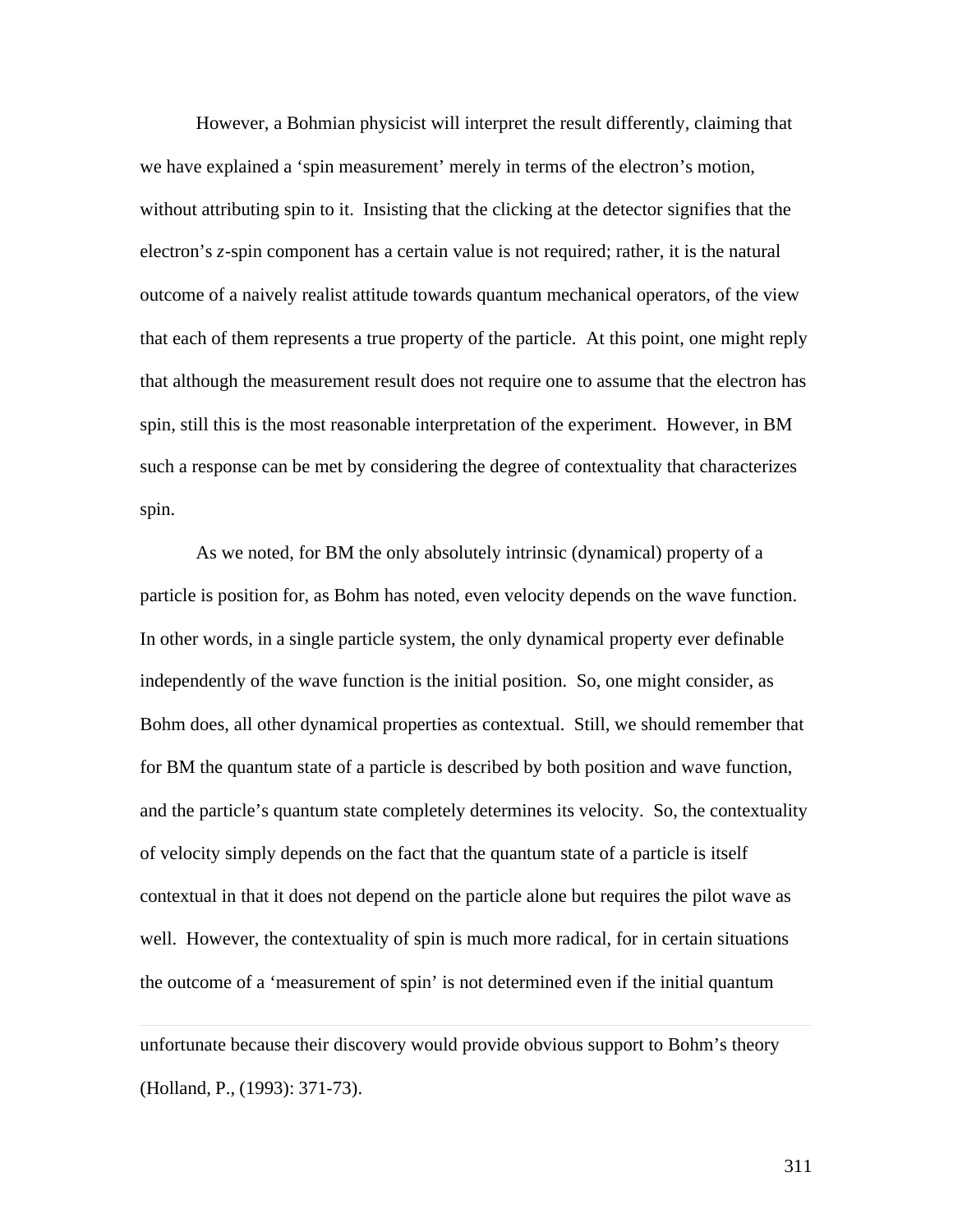state of the particle (particle's position plus wave) is given, a strange outcome, given the deterministic structure of BM.

Imagine a perfectly symmetrical state of affair in which the initial state of an electron is

$$
|\Psi\rangle = \frac{1}{\sqrt{2}} \Psi_a(x) \otimes |\uparrow_z\rangle + \frac{1}{\sqrt{2}} \Psi_a(x) \otimes |\downarrow_z\rangle, \tag{13.5.6}
$$

and suppose we send it through a SGZ.<sup>10</sup> Then, if position *a* is in the upper half of the wave, then the electron will end up at position *b* and will display henceforth a *z*-spin-up behavior. For example, if we send it again through a SGZ, it will invariably emerge from the *z*-spin-up exit. By contrast, if *a* is in the lower half of the initial wave, then the electron will end up at *c* and henceforth display *z*-spin down behavior. Suppose, however, that while the electron is traveling towards the SGZ, we reverse the SGZ's polarity. If *a* is in the upper half of the wave, then the electron will, as before, end up at *b*; however, it will display *z*-spin-*down* behavior. Similarly, if *a* is in the lower half of the initial wave, then the electron will end up at *c*; however, it will display *z*-spin-*up*  behavior. In other words, in spite of BM being a deterministic theory, the initial quantum state of the electron is not sufficient to determine the spin behavior of the particle. To do that, one must also specify the state of the measuring device. Spin is contextual in the radical sense that its determination requires not only the initial specification of both the particle's position and the wave (which together give a complete description of the initial physical state of the particle) but also that of the instrument, which has nothing to do with the initial state of the particle. It is this last feature of spin that lends plausibility to the idea that spin is not a true property of the particle. So, while in standard quantum

 $\overline{a}$ 

 $10$  Here we follow Albert, D. Z., (1992): 153-55.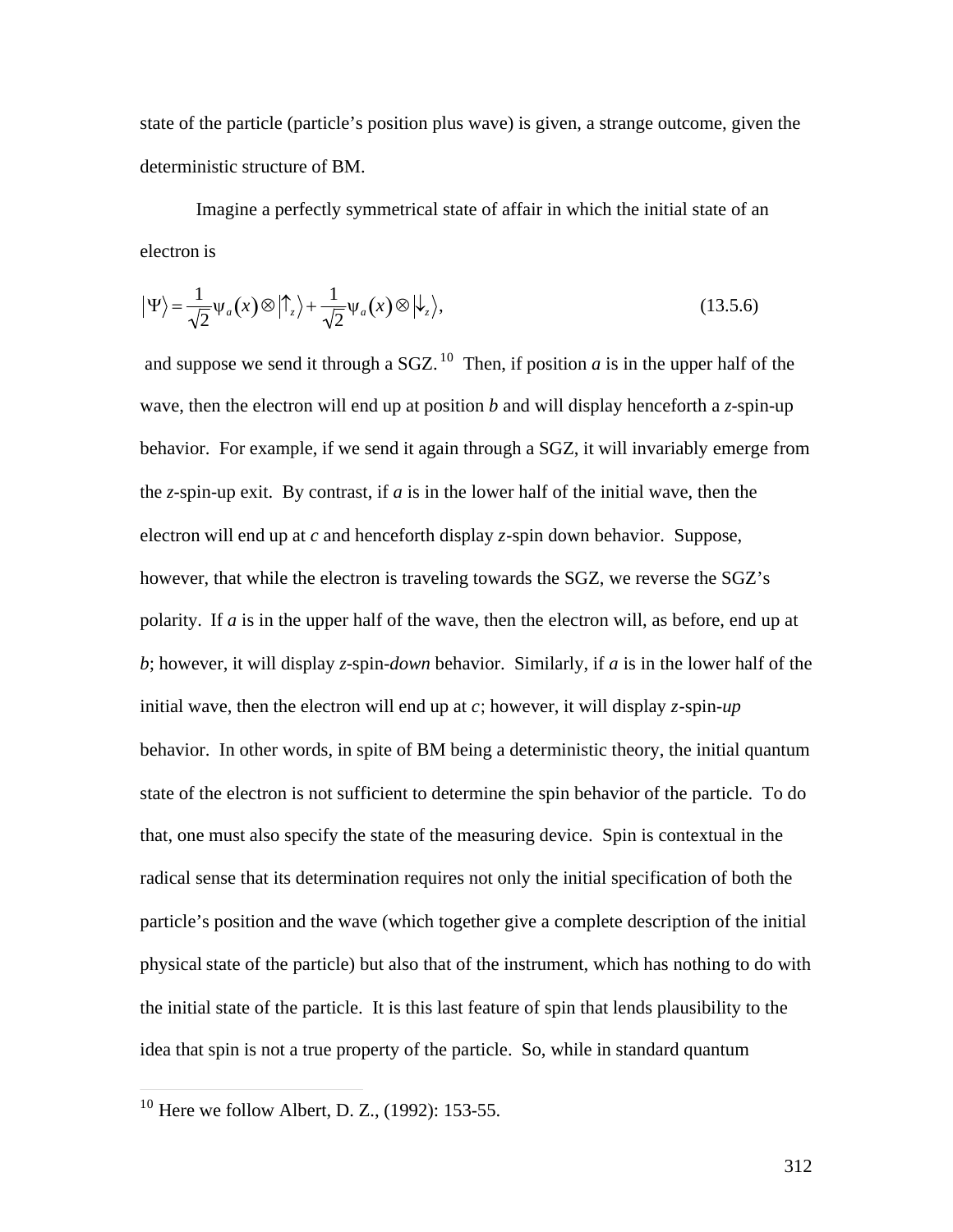mechanics all the observables are on the same footing both mathematically (since the eigenvectors of Hermitian operators span the Hilbert space) and physically (standard quantum theory is no more about position than, say, spin), in Bohm's theory only the mathematical equivalence is preserved. Position and velocity are real properties in that they are both obtainable from the particle's quantum state, but spin, for example, is not. The radical contextuality of all dynamical properties not directly reducible to position prevents their attribution prior to, or independently of, measurement, thus blocking the reasoning leading to KS (Bohm, D., and Hiley, B. J., (1988): 118-20).

## **13.6 The Quantum Potential**

As BM reproduces the results of quantum mechanics, one could stop here, as it were. Indeed, some proponents of BM do just that. However, others, including Bohm himself, have gone further by introducing a new entity, the quantum potential. Up to now, Schrödinger's wave has been made real, and we have been told that it determines the motion of the particle, but the dependence of the latter on the former seems more mathematical than physical. Looking for a physical story, it seems reasonable to assume that the changes in the particle's velocity requires some force which can explain how the wave affects the particle.

Let us start by taking the derivative of (13.1.8) with respect to time to obtain  $\frac{dp}{dt} = \frac{d}{dt} \left( \frac{\partial S}{\partial x} \right) = v$  $dt \backslash \partial x$ *aS* | *∂* |  $\partial x$   $\partial x$  $\left(\frac{\partial S}{\partial x}\right) = v \frac{\partial}{\partial x} \left(\frac{\partial S}{\partial x}\right) + \frac{\partial}{\partial y}$ *∂x*  $\langle$  ∂*x* /  $\partial$ *S*  $\bigcup$   $\partial$  $\bigcap$  $\partial$ *.*  $\partial$ *x*)  $\partial$ *t*  $\setminus$ *i*  $\left(\frac{\partial S}{\partial x}\right) + \frac{\partial}{\partial t}\left(\frac{\partial S}{\partial x}\right) = \frac{1}{t}$  $\partial t \backslash \partial x$  $\partial S$  |  $p \partial$ *∂x) m ∂*.  $\left(\frac{\partial S}{\partial x}\right) = \frac{p}{m} \frac{\partial}{\partial x} \left(\frac{\partial S}{\partial x}\right)$  $m \partial x \backslash \partial x$ *)*  $\partial t$  $\partial$   $\partial$   $\partial$   $\Omega$   $\big)$ *∂x*  $\langle$  ∂*x* /  $\partial$ *S*  $\bigcup$   $\partial$  $\bigcap$  $\partial$ *.*  $\partial$ *x*)  $\partial$ *t*  $\setminus$ *i*  $\left(\frac{\partial S}{\partial x}\right) + \frac{\partial}{\partial t}\left(\frac{\partial S}{\partial x}\right).$ <sup>11</sup>  $\partial t \backslash \partial x$  $\partial S$  |  $_{11}$  $\partial x$ <sup>*j*</sup>  $\left(\frac{\partial S}{\partial x}\right)^{11}$  $(13.6.1)$ 

By utilizing (13.1.8) again, we get

 $\overline{a}$ 

<sup>11</sup> Here we are employing the rule  $\frac{d}{dt}g = \frac{\partial}{\partial t}x \frac{\partial}{\partial x}f +$  $\partial t$   $\partial x$  $x - \frac{\partial}{\partial} f + \frac{\partial}{\partial y} g$  $\partial x$   $\partial t$   $\partial t$   $\partial t$  $f + \frac{\partial}{\partial x} f$ , when  $\partial t$ <sup>*t*</sup> *f*, where  $g = g(x,t)$  and  $f = x(t)$ .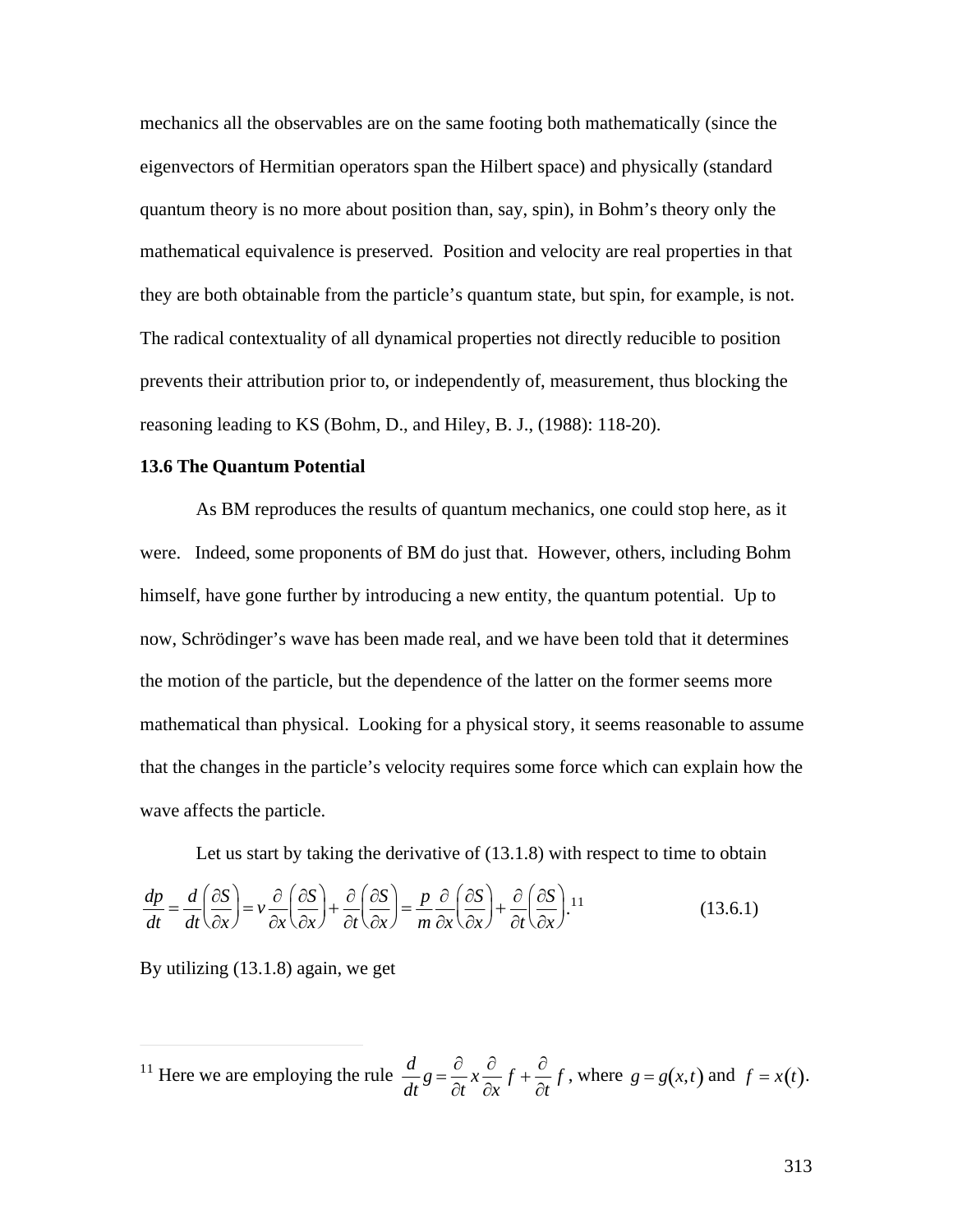$$
\frac{dp}{dt} = \frac{1}{m} \frac{\partial S}{\partial x} \frac{\partial}{\partial x} \left( \frac{\partial S}{\partial x} \right) + \frac{\partial}{\partial t} \left( \frac{\partial S}{\partial x} \right),\tag{13.6.2}
$$

and by the product rule for derivatives in reverse we have

$$
\frac{dp}{dt} = \frac{\partial}{\partial x} \left[ \frac{1}{2m} \left( \frac{\partial S}{\partial x} \right)^2 + \frac{\partial S}{\partial t} \right].
$$
\n(13.6.3)

Finally, by plugging (13.1.7) into (13.6.3), simplifying, and using

$$
Q = -\frac{h^2}{2m} \frac{\partial^2 R}{R \partial x^2}
$$
 (13.6.4)

to clean up the notation we obtain

$$
\frac{d}{dt}p = -\frac{\partial}{\partial x}(V+Q),\tag{13.6.5}
$$

Bohm's Equation of Motion. It is similar to Newton's Equation of Motion as long as one treats  $V + Q$  as the system's potential energy. This amounts to introducing a new the first summand in the right side of  $(13.1.7)$  is the particle's kinetic energy, one may quantity *Q*, the *quantum potential energy*, in addition to the classical *V*. Consequently, as reasonably set

$$
\frac{\partial S}{\partial t} = -E\,,\tag{13.6.6}
$$

where  $E$  is the system's energy.<sup>12</sup>

† quantum harmonic oscillator we considered before. Remembering that It may be worth considering how BM can use the quantum potential in the

$$
E = \left[ \frac{1}{2m} \left( \frac{\partial S}{\partial x} \right)^2 + V + Q \right],\tag{13.6.7}
$$

that

 $\overline{a}$ 

<sup>12</sup> Since momentum is  $p = mv$  and kinetic energy is  $K = \frac{1}{2}mv^2$ , K:  $2^{\sim}$  $mv^2$ ,  $K = \frac{p^2}{2}$ . 2*m*

.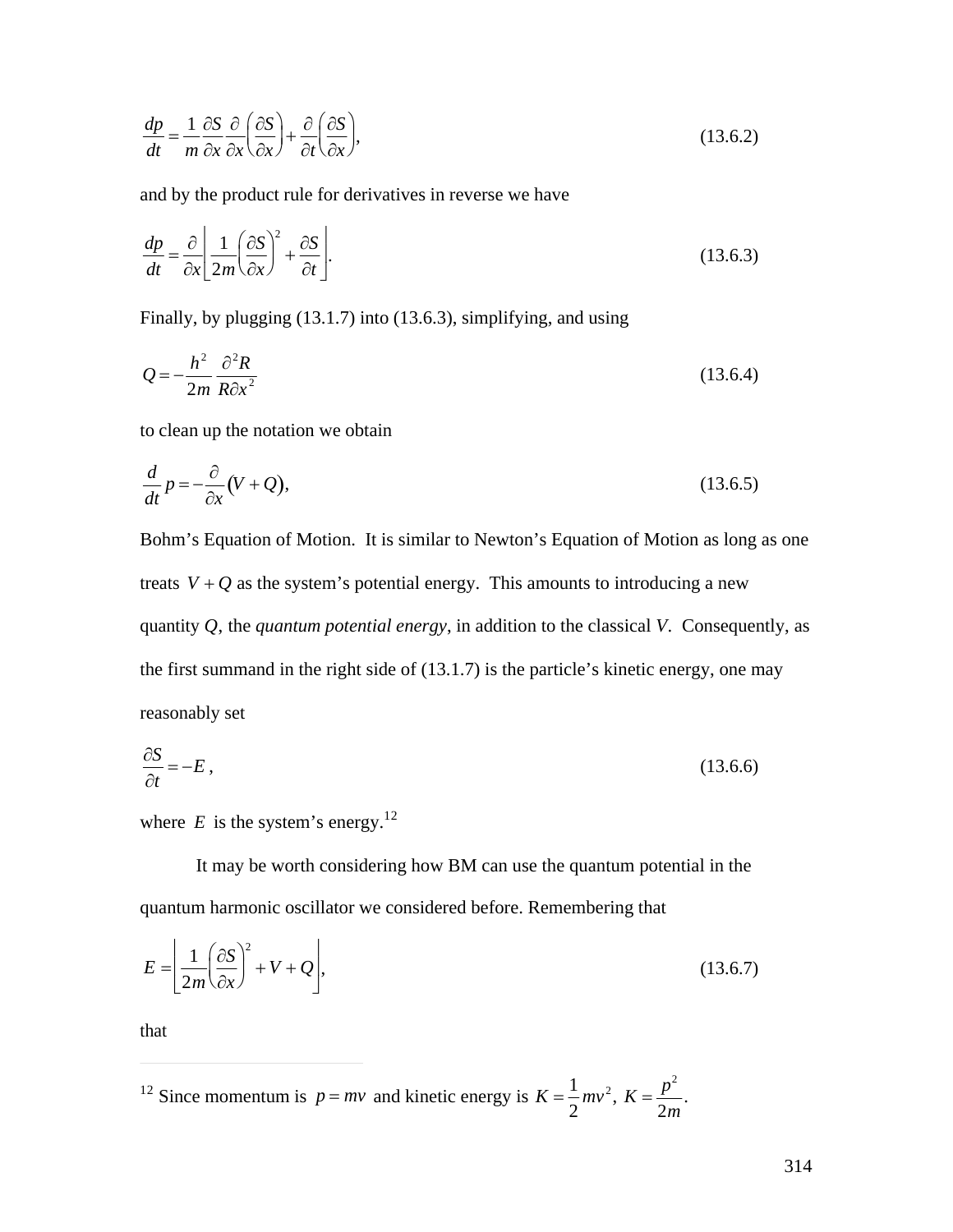$$
V(x) = \frac{1}{2}m\omega^2 x^2,
$$
\t(13.6.8)

and that the particle is at rest, we obtain

 $\overline{a}$ 

$$
Q = \left(\frac{1}{2} + n\right) \hbar \omega - \frac{1}{2} m \omega^2 x^2.
$$
 (13.6.9)

Since (13.6.5) shows that when  $Q=0$  particles behave exactly as classical ones, the quantum potential is responsible for quantum effects and BM can provide a very precise theoretical account of when a system turns classical. In practice, when  $\frac{Q}{N}$  <<1 mechanics.<sup>13</sup> Physically, the most interesting characteristic of  $Q$  is its dependence on the *V*  $<<1$ the results of Bohmian mechanics are effectively indistinguishable from those of classical wave function. Because of (13.6.4), *Q* is proportional to the second position derivative of  $\Psi$ , and therefore it is very sensitive to  $\Psi$ 's shape; moreover, it is insensitive to  $\Psi$ 's sharp spikes and bumps, albeit small, its influence on  $Q$ , and therefore on the particle's magnitude. Consequently, even where  $|\Psi|$  is close to zero, as long as there are sudden trajectory, can be profound and need not diminish with distance.

In spite of its explanatory role, the quantum potential remains a mysterious entity. It is essentially related to  $\Psi$  as the means through which the wave influences the particle. effects on the particle are not proportional to the square of its magnitude, and therefore The weird thing here is that the wave does not classically push the particle because its are not proportional to its intensity. This is especially clear in situations where *Q* is very

 $13$  However, one should not conclude that BM is classical mechanics plus the quantum potential, as the two theories differ with respect to what determines the velocity of the particle. In classical mechanics it is the force alone; in BM it is also the position.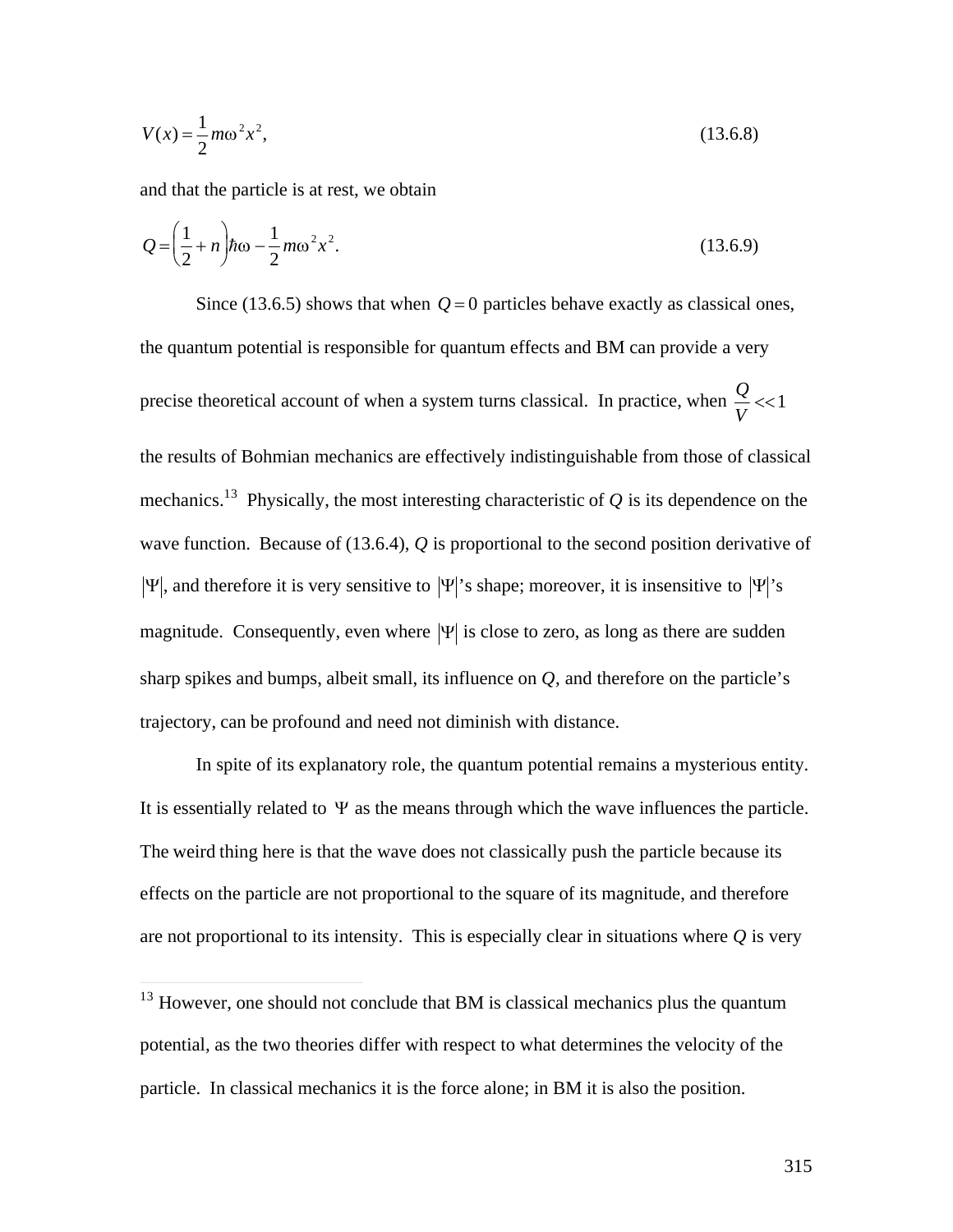small in comparison to the particle's kinetic energy. As Bohm has noted, a particle's trajectory can be guided by *Q* much as the route of a ship on automatic pilot is guided by radar waves carrying energy that is negligible with respect to that present in the ship. But of course, this is just an analogy, not an explanation. Moreover, the physical basis for the quantum potential is shrouded in mystery. At worst, *Q* still looks just like a mathematical artifact, the inevitable result of (13.1.2) and (13.1.8), without any physical foundation.

## **13.7 Uncertainty and Non-Locality**

For BM, a particle has both position and momentum all the times, and therefore all the versions of the uncertainty principle are interpreted in terms of ignorance. In addition, since the initial particle distribution in the wave is given by  $|\Psi|^2$ , and the GUP. More specifically, imagine that we have a narrow wave packet (a narrow pilot derivation of GUP (and HUP) holds in BM, the statistical outcomes of BM will satisfy wave) of width  $\delta_x$ . If we measure momentum, the wave packet will branch into a set of Hence, if the accuracy of the momentum measurement is great ( $\delta_p$  is small), then the wave packets of width  $1/\delta_p$ , where  $\delta_p$  is the width of a branch in momentum space.  $\mathbf{r} = \mathbf{r} \cdot \mathbf{r}$ anywhere with equal probability. With respect to HUPI, Bohm has adopted a kind of original wave packet has spread a great deal and the particle could be just about disturbance view, arguing that any measurement changes the shape of the wave function. For example, in a typical measurement, as the wave branches, the effective wave (that containing the particle) is more localized than the original one (Bohm, D., and Hiley, B. J., (1993): 110). So, for example, if we measure momentum we alter the pilot wave, thus giving the particle a new momentum different from the initial one.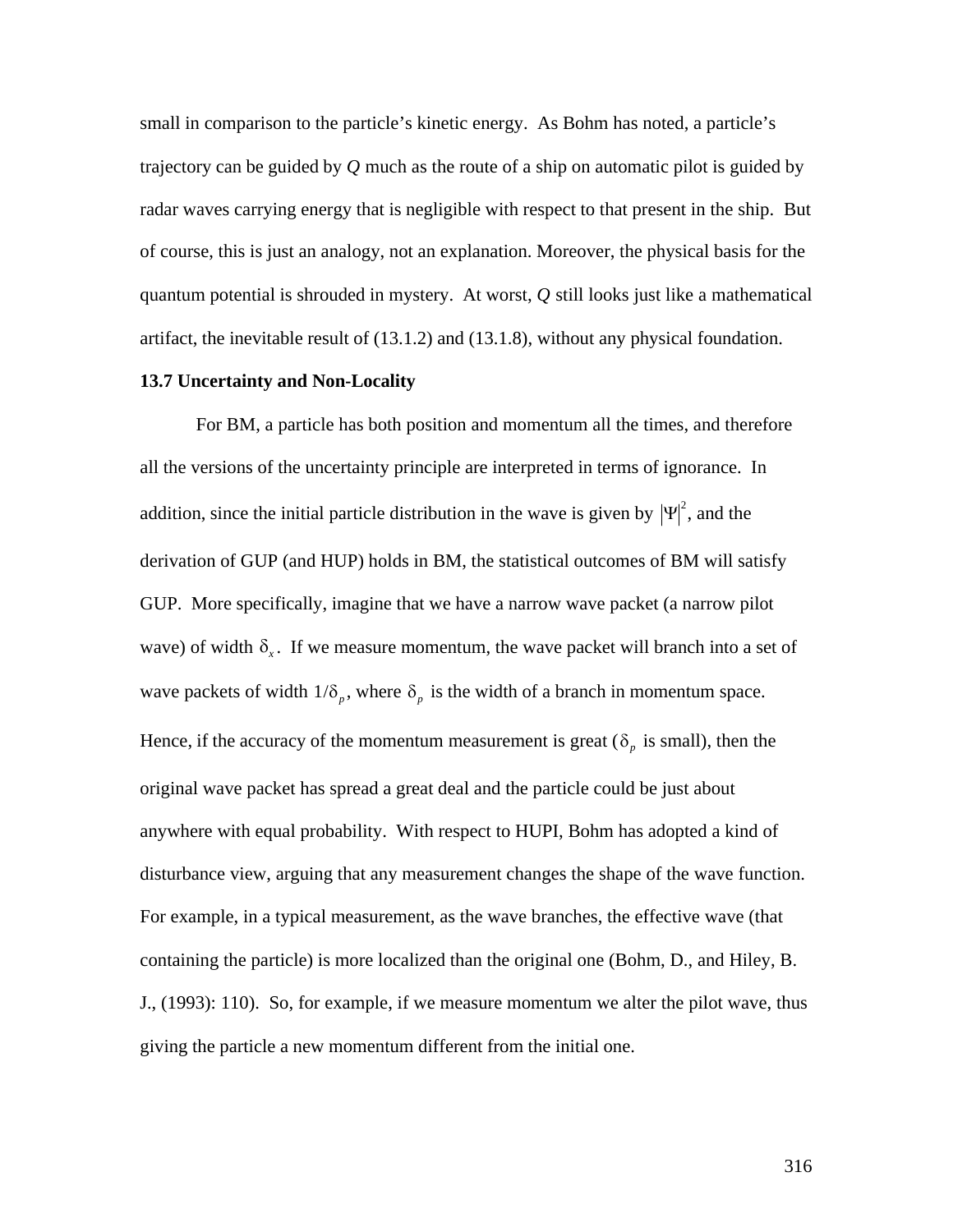One of the most remarkable characteristics of BM is its overt adoption of nonlocality as it is evident once we consider entangled systems, where a particle's velocity (and therefore its trajectory) is instantaneously affected through  $\Psi$  by the positions of the other particles. We can see this even more clearly in an EPR situation in which the wave function is

$$
|\Psi\rangle = \frac{1}{\sqrt{2}} \left(\psi_a^1(x) \otimes |\uparrow_z^1\rangle \otimes \psi_d^2(x) \otimes |\downarrow_z^2\rangle \right) -
$$
  

$$
\frac{1}{\sqrt{2}} \left(\psi_a^1(x) \otimes |\downarrow_z^1\rangle \otimes \psi_d^2(x) \otimes |\uparrow_z^2\rangle \right)
$$
 (13.7.1)

Suppose that particle 1 is in the upper half of its wave and enters a SGZ. Then, its effective wave will land it at *b* and the particle will exhibit *z*-spin-up behavior. In the meantime, the wave will have evolved to

$$
|\Psi'\rangle = \frac{1}{\sqrt{2}} \left(\psi_b^1(x) \otimes |\uparrow_z^1\rangle \otimes \psi_d^2(x) \otimes |\downarrow_z^2\rangle\right) -
$$
  

$$
\frac{1}{\sqrt{2}} \left(\psi_c^1(x) \otimes |\downarrow_z^1\rangle \otimes \psi_d^2(x) \otimes |\uparrow_z^2\rangle\right)
$$
(13.7.2)

Since the value of  $\psi_c^1(x)$  at *b* is zero, the second term of (13.7.2) will vanish (the wave which tells us that particle 2 at *d* will exhibit *z*-spin-down behavior. In particular, even if branch it represents will become an empty wave), so that we are left with the first term, particle 2 is in the upper half of its wave, it will still emerge a SGZ from the lower path. In short, what has happened to particle 1 has instantaneous consequences on the trajectory of particle 2, a clear example of non-locality. Note that if we could know the initial position of particle 1, a feat possible in principle, we could use the EPR correlation to send superluminal signals. Of course, all of this is purely theoretical. In reality, we cannot know the precise location of particle 1 as our knowledge of it is restricted to the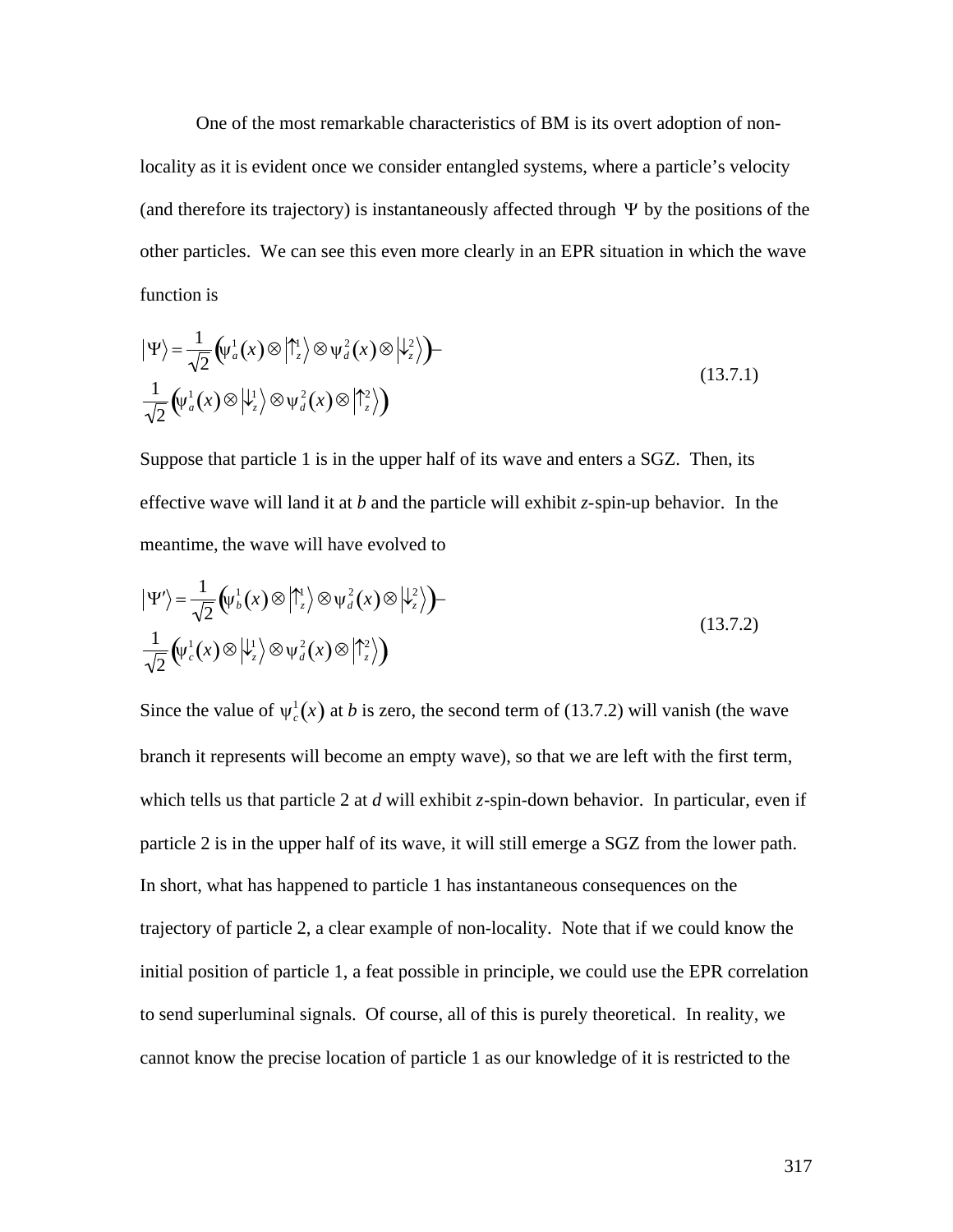distribution given by  $|\Psi|^2$ , just as in standard quantum mechanics, and therefore we are unable to send superluminal signals.

Although BM is non-local, since the propagation associated with the quantum potential is mediated through the wave field, Bohm has claimed that it not action at a distance. However, it is instantaneous, and for this reason likely conflict with Special Relativity, a view Bohm has denied by arguing that the non-local features of the quantum potential cannot (in practice) be used to send superluminal signals. As for Einstein's claim that if the world were non-local, physics would be impossible because no system could be sufficiently isolated to allow us to study it, Bohm's answer has been that at the macroscopic level, the only level at which we can actually carry out investigations, nonlocal effects are insignificant. More generally, he has tended to view principled objection to non-locality as manifestation of mere prejudice.<sup>14</sup>

## **13.8 Reactions to Bohm's Theory**

 $\overline{a}$ 

Although the pilot wave has some distressing characteristics, the very construction of Bohmian mechanics is noteworthy because historically causal theories have not fared well. From the very inception of wave mechanics in 1926, some tried to provide a realistic interpretation of the quantum algorithm. Initially, Schrödinger himself thought of  $\Psi$  as representing a real wave encompassing the particle, without much † interpretation of quantum mechanics based on a manipulation of TDSE similar to success beyond one-particle systems. In the same year, Erwin Madelung proposed an Bohm's, suggesting that TDSE represents a non-viscous fluid of identical particles of

 $14$  See, for example, Bohm, D., and Hiley, B. J., (1993): 157-58. For a discussion of this and other problems, see Callender, C., and Weingard, R., (1997).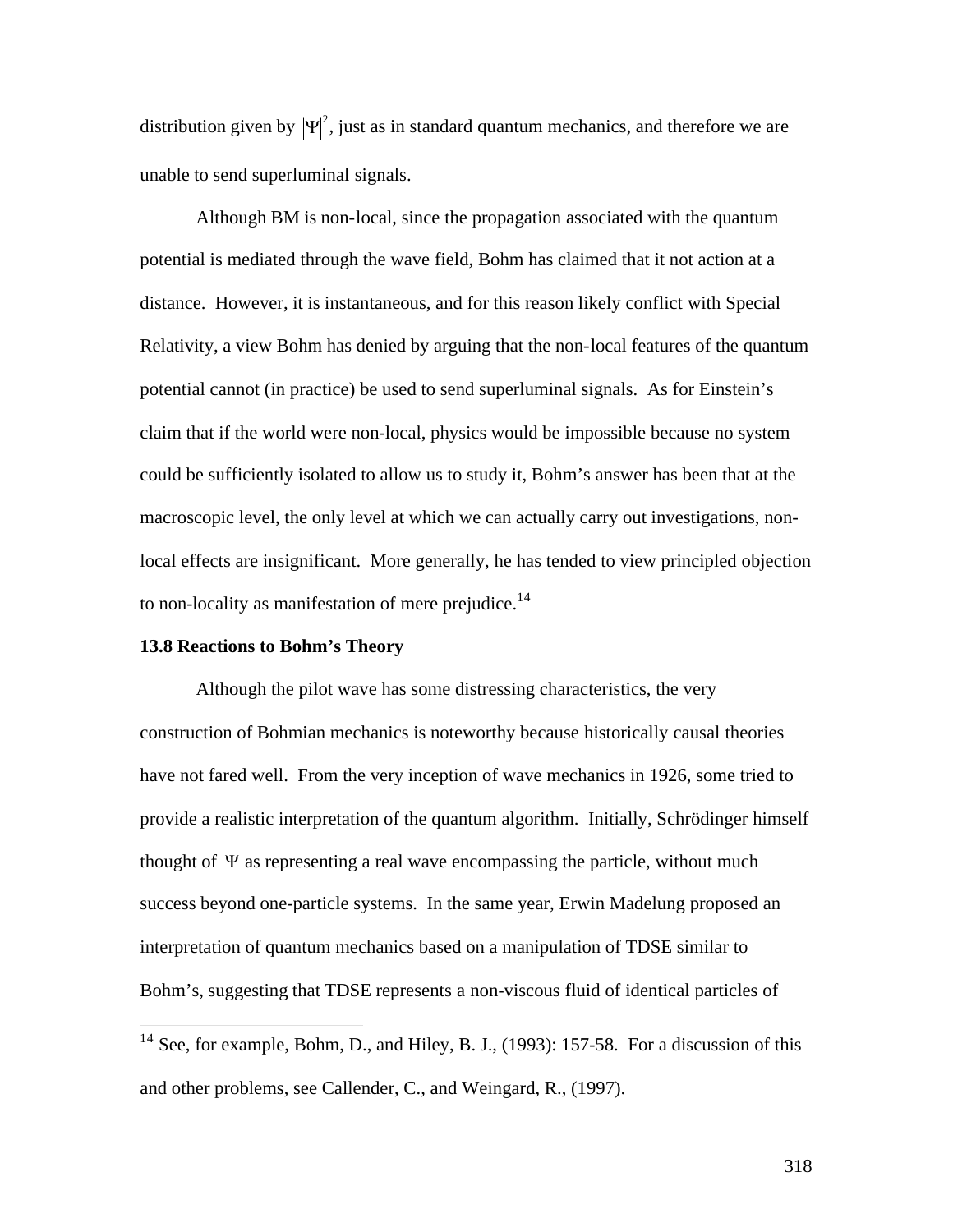mass *m*, of density  $\delta = |\Psi|^2$ , and of velocity field  $v = \frac{1}{2} \frac{\partial S}{\partial x}$ . In t  $m \partial x$  $\partial S$ <sub>In the</sub> *¶x* . In the following year, De Broglie advanced a theory mathematically similar to Madelung's in which the wave is real and "guides" the particle through the formula  $v = \frac{1}{2} \frac{\partial S}{\partial x}$ , as in Pauli at the fifth Solvay conference in 1927, and he soon became convinced that the  $m \partial x$ <sup> $\partial x$ </sup>  $\partial S$ <sub>28</sub> in **D**  $\partial x$ <sup> $\dot{\ }$ </sup> , as in Bohm's theory.<sup>15</sup> Both theories ran into difficulties. In particular, De Broglie failed to answer objections by whole enterprise was wrongheaded. The death toll for all such attempts was provided, or so it seemed, in 1932 by von Neumann's celebrated theorem that no "hidden variable" theory can produce all the same predictions of quantum mechanics. However, as we saw, the proof is flawed.

Early reactions to Bohm's theory were almost uniformly negative. Einstein did not like the intrinsic non-locality of the quantum potential, and more generally claimed that no mere reinterpretation of the quantum algorithm would be sufficient to set things on the right track. Bohm's approach, he told Born, "seems too cheap to me" (Letter to

 $\overline{a}$ 

<sup>&</sup>lt;sup>15</sup> However, while Bohm's theory explicitly postulates the existence of both particle and wave as two distinct and irreducible realities, De Broglie's was more ambiguous. His preferred view was to consider the particle as a mathematical singularity at the center of the wave, thus effectively absorbing the particle into the wave. However, he was also prepared to entertain the idea that the particle has an independent and distinct reality from the wave's, as in Bohm's view. Einstein as well proposed a theory in which the wave determines not a statistical spread but the actual motion of an individual system; however, he soon became convinced that it would not work and never published the manuscript. For details on all these attempts, see Cushing, J. T., (1994): ch. 8.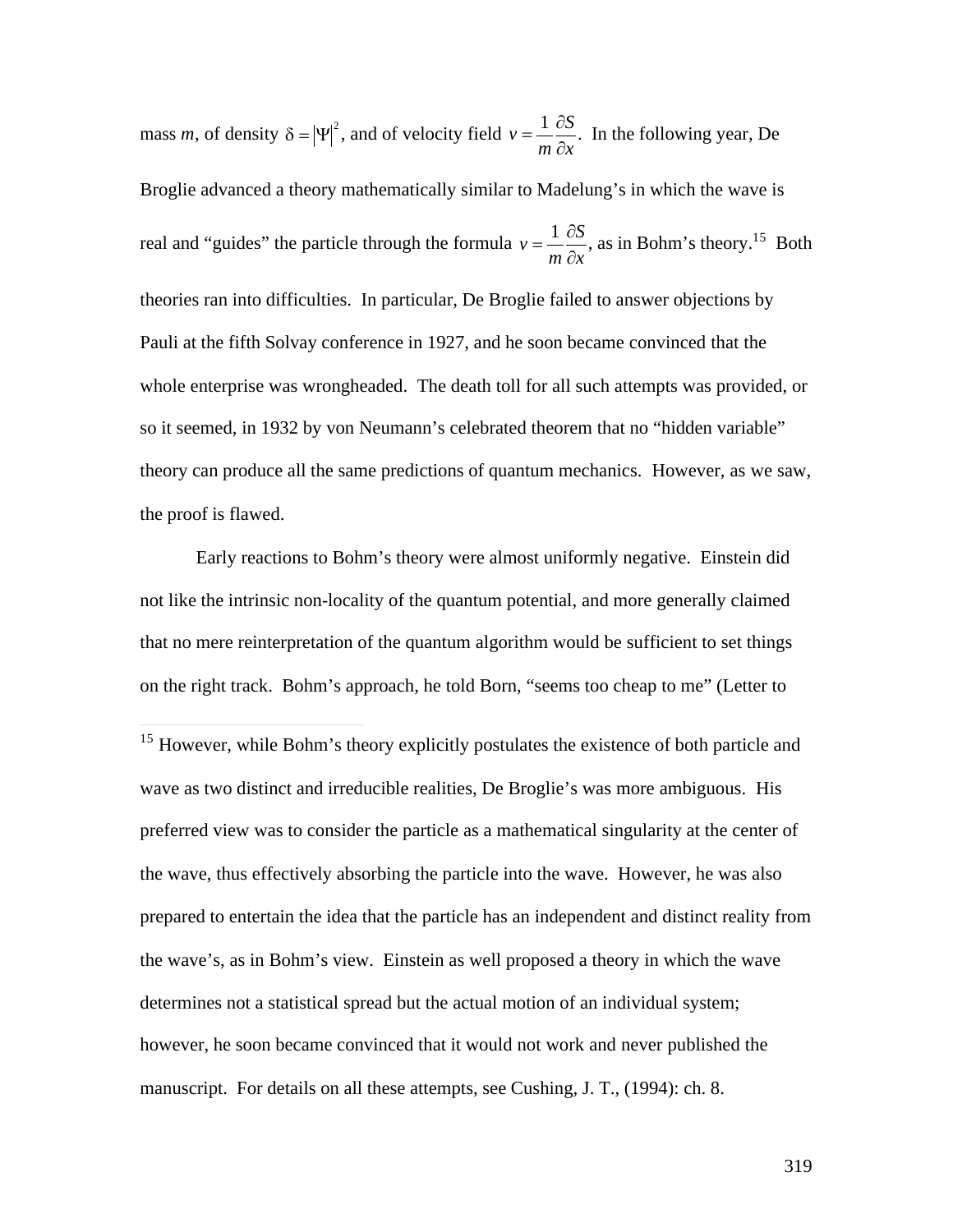Born of May 12, 1952, in Born, M., (ed.) (1971): 192). What was needed was a completely new theory. Heisenberg could not see how a wave propagating in configuration space could be real. He also disliked the privileged place that position has in the theory and compared it unfavorably with the conceptual equality enjoyed by all the observables in the standard formalism. More generally, he viewed Bohm's theory as both unnecessary and dangerous: unecessary because it is empirically equivalent to standard quantum theory; dangerous because it toys with metaphysics by postulating the existence of trajectories that are effectively unobservable beyond the results of the orthodox interpretation. The comments by other orthodox theorists like Pauli and Rosenfeld were similarly negative. Only de Broglie, after a critical reaction, changed his mind.

As time went by, Bohm's theory was simply ignored by most physicists. However, some were duly impressed by Bohm's achievement. For example, in 1982 Bell recounted how von Neumann's proof (whose conclusions he knew through Born's account) had disabused him of determinism and convinced him that the statistical character of quantum descriptions is in principle unavoidable. However, he tells us,

in 1952 I saw the impossible done. It was in papers by David Bohm…. Moreover, the essential idea was one that had been advanced already by de

Broglie in 1927, in his 'pilot wave' picture.

But why then had Born not told me of this 'pilot wave'? If only to point out what was wrong with it? Why did von Neumann not consider it? More extraordinarily, why did people go on producing 'impossibility' proofs after 1952, and as recently as 1978? When even Pauli, Rosenfeld and Heisenberg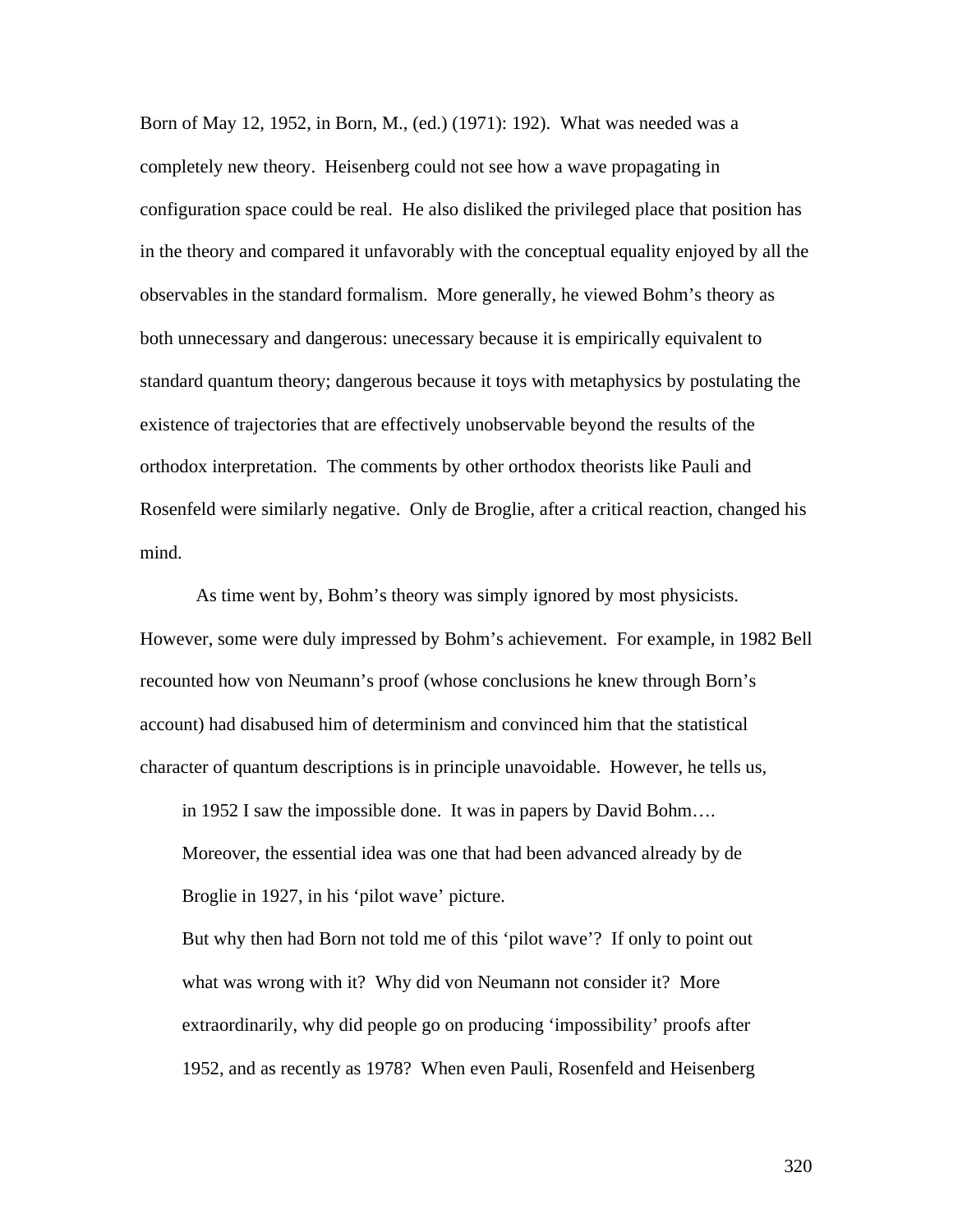could produce no more devastating criticisms of Bohm's version that to brand it as 'metaphysical' and 'ideological'? Why is the pilot wave ignored in textbooks? Should it not be taught, not as the only way, but as an antidote to the prevailing complacency? To show that vagueness, subjectivity, and indeterminism, are not forced on us by experimental facts, but by deliberate theoretical choice? (Bell, J. S., (1982 in Bell (1987): 160).

Although Bell did not try to answer these questions, Cushing has proposed a partial answer. Following a lead by Bohm, he has argued that the hegemony of the orthodox interpretation was the result of historical contingency, not of objectively rational choice, going as far as to present a counterfactual, but in his view plausible, scenario in which in the mid 1920's a realist interpretation of quantum theory wins the day (Cushing, J. T., (1994): ch. 10).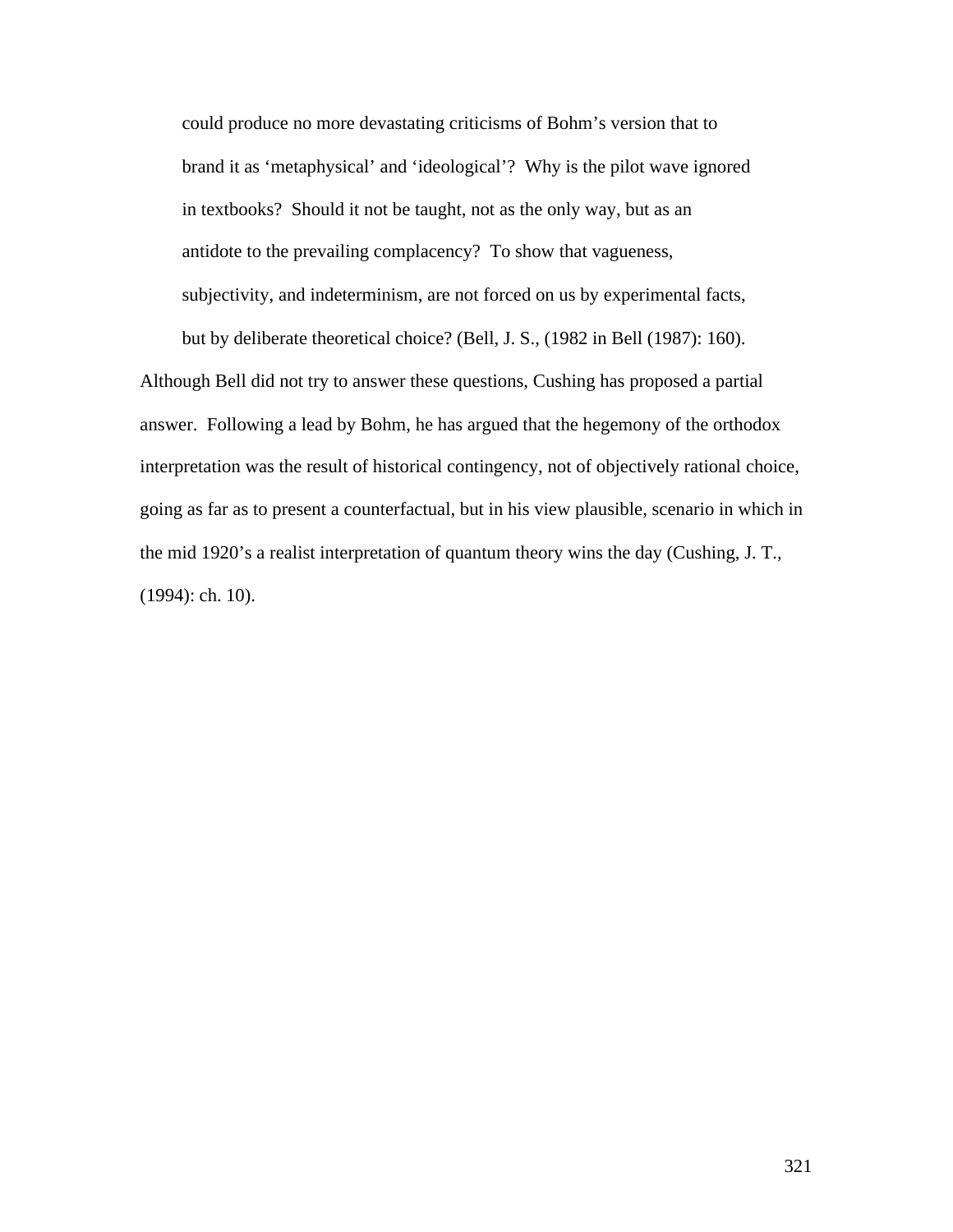# **Exercises**

# **Exercise 13.1**

- 1. Show that that Q is insensitive to  $|\Psi|$ 's magnitude. [Hint. Show that if we multiply  $|\Psi|$  by a constant the value of (13.6.4) does not change]
- † 2. True or false: *V* totally determines *Q* by determining TDSE.

#### † **Exercise 13.2**

- 1. Show that in a stationary state, the effective potential  $V + Q$  is independent of time.
- 2. True or false: At the ground level of the harmonic oscillator, all the energy is given by the quantum potential.
- 3. True or false: In the harmonic oscillator, the quantum force  $-\frac{\partial Q}{\partial \theta}$  cancels the *¶x* cancels the classical force related to *V*.